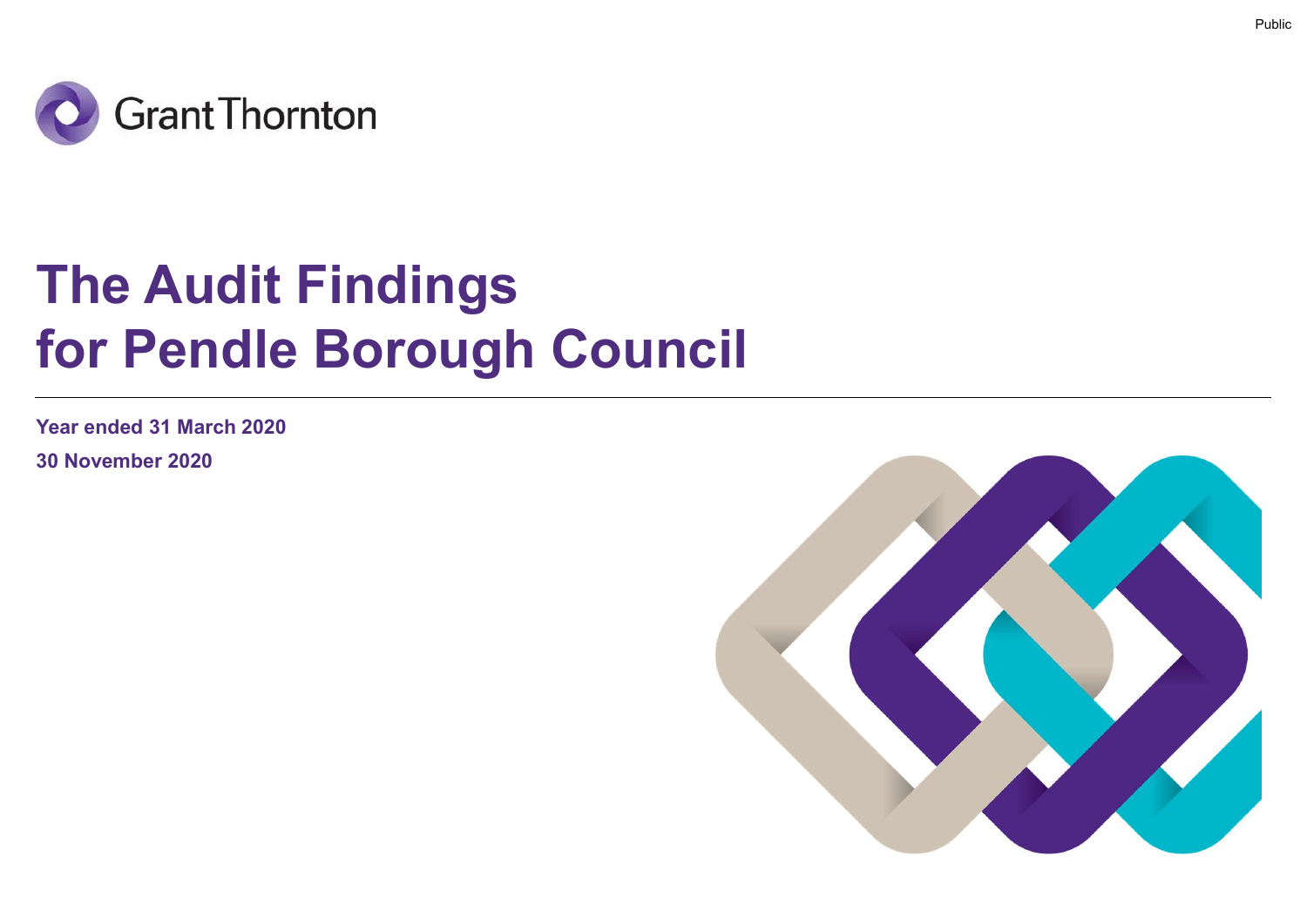# **Contents**

|                             | Public       |
|-----------------------------|--------------|
|                             |              |
|                             |              |
|                             |              |
| <b>Section</b>              | Page         |
| 1. Headlines                | $\mathbf{3}$ |
| 2. Financial statements     | $\,6\,$      |
| 3. Value for money          | 19           |
| 4. Independence and ethics  | 24           |
| <b>Appendices</b>           |              |
| A. Action Plan              | 25           |
| <b>B.</b> Audit adjustments | 26           |
| C. Fees                     | 28           |
| D. Audit Opinion            | 30           |

Sophia Iqbal Audit Manager T: 0161 234 6372 E: sophia.s.Iqbal@uk.gt.com

Your key Grant Thornton team members are:

> Julie Masci Key Audit Partner T: 029 2034 7506 E: julie.masci@uk.gt.com

# Haz Anjum

In charge auditor E: haz.anjum@uk.gt.com

The contents of this report relate only to those matters which came to our attention during the conduct of our normal audit procedures which are designed for the purpose of expressing T: 0161 214 6363  $\,$  our opinion on the financial statements. Our audit is not designed to test all internal controls or identify all areas of control weakness. However, where, as part of our testing, we identify control weaknesses, we will report these to you. In consequence, our work cannot be relied upon to disclose all defalcations or other irregularities, or to include all possible improvements in internal control that a more extensive special examination might identify. This report has been prepared solely for your benefit and should not be quoted in whole or in part without our prior written consent. We do not accept any responsibility for any loss occasioned to any third party acting, or refraining from acting on the basis of the content of this report, as this report was not prepared for, nor intended for, any other purpose.

> Grant Thornton UK LLP is a limited liability partnership registered in England and Wales: No.OC307742. Registered office: 30 Finsbury Square, London, EC2A 1AG. A list of members is available from our registered office. Grant Thornton UK LLP is authorised and regulated by the Financial Conduct Authority. Grant Thornton UK LLP is a member firm of Grant Thornton International Ltd (GTIL). GTIL and the member firms are not a worldwide partnership. Services are delivered by the member firms. GTIL and its member firms are not agents of, and do not obligate, one another and are not liable for one another's acts or omissions.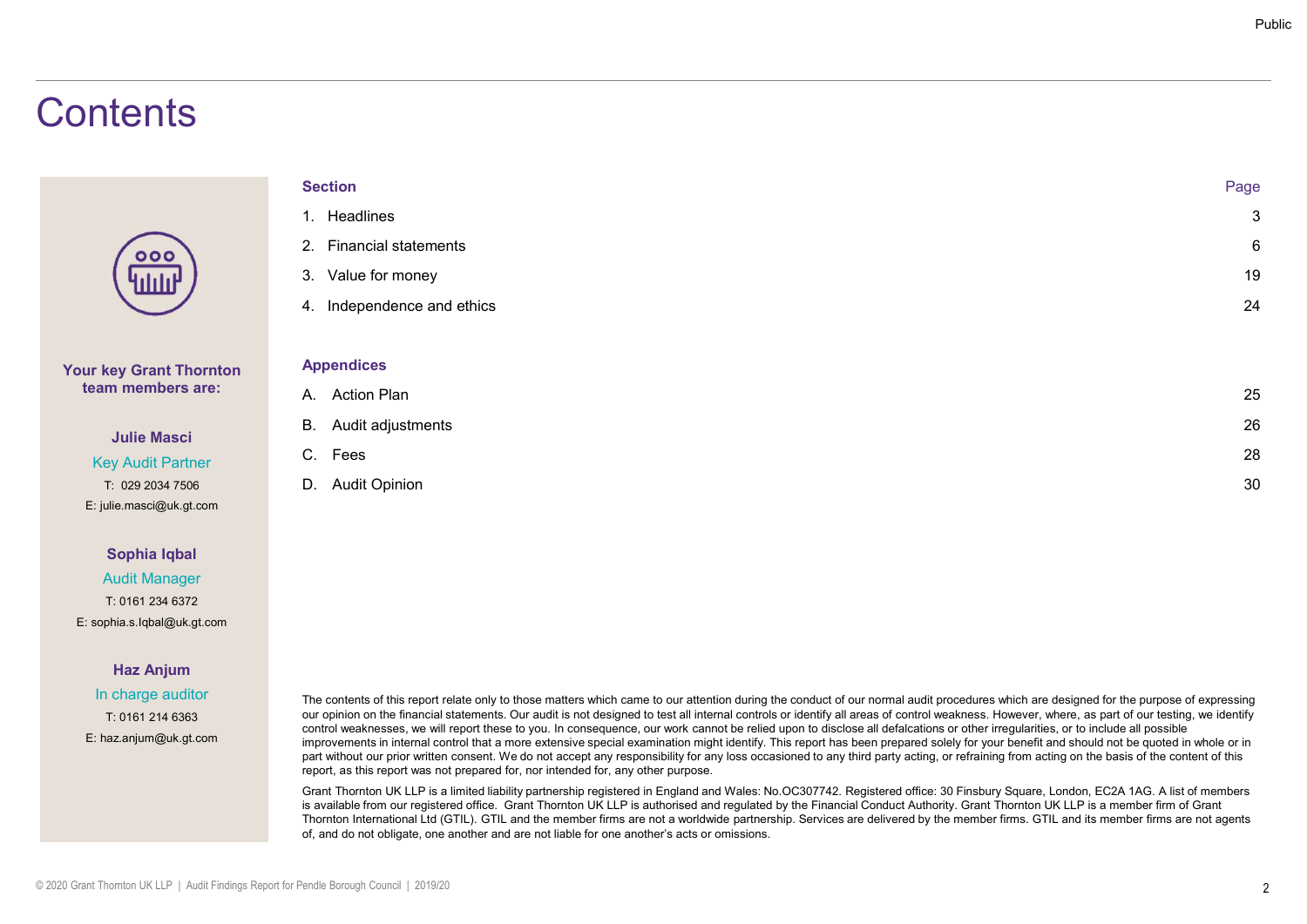# **Headlines**

This table summarises the key findings and other matters arising from the statutory audit of Pendle Borough Council ('the Council') and the preparation of the Council's financial<br>statements for the year ended 31 March 202 Headlines<br>
This table summarises the key findings and other matters arising from the statutory audit of Pendle Borough Council ('the Council') and the<br>
statements for the year ended 31 March 2020 for those charged with gov Covid-19 The outbreak of the Covid-19 coronavirus pandemic has had a significant impact on the normal operations of the Council. The Council has had to administer grants to businesses. The finance team have had to adapt to working remotely and access the systems using remote access. Authorities are still required to prepare financial statements in accordance with the relevant accounting standards and the CIPFA Code of Practice, albeit to an extended deadline for the preparation of the financial statements up to 31 August 2020 and the date for audited financials statements to 30 November 2020. Our audit risk assessment included the impact of the pandemic on our audit and the audit plan. The plan included an additional financial statement risk in respect of Covid -19 and highlighted the impact on our VfM approach. Further detail is set out on page 7. Restrictions for non-essential travel has meant both Council and audit staff have had to work remotely. We have used video calling to have regular meetings with finance staff and also confirm the accuracy of information produced by the entity. The accounts were provided to us on the 10 August 2020. Working papers have been provided throughout the audit through our cloud based system we use called 'Inflo'. Although we are pleased to report that the Council has worked well with the audit team in collaborating to identify solutions to hurdles presented by remote working, there has been a increased challenge in this area due to the timeliness of receipt of some working papers. Our 'inflo' document sharing system has helped facilitate this but inevitably the remote working has impacted on delivery and additional resources

> reporting timetable. We have experienced delays in receiving some information due to the Council challenges to access their systems remotely. In particular this related to not receiving transactional breakdowns in the format received in previous years. This made it difficult to agree back to the statements which delayed data being analysed and samples being requested. There was also some delays in samples being returned to us due to additional staff priorities in relation to responding to COVID. In the past we have had direct access to the systems to obtain ledger information which we have not been able to. It should be noted despite these obstacles the finance team have endeavoured to respond to our queries as promptly as possible.

have been necessary on both sides to complete the work in accordance with the new extended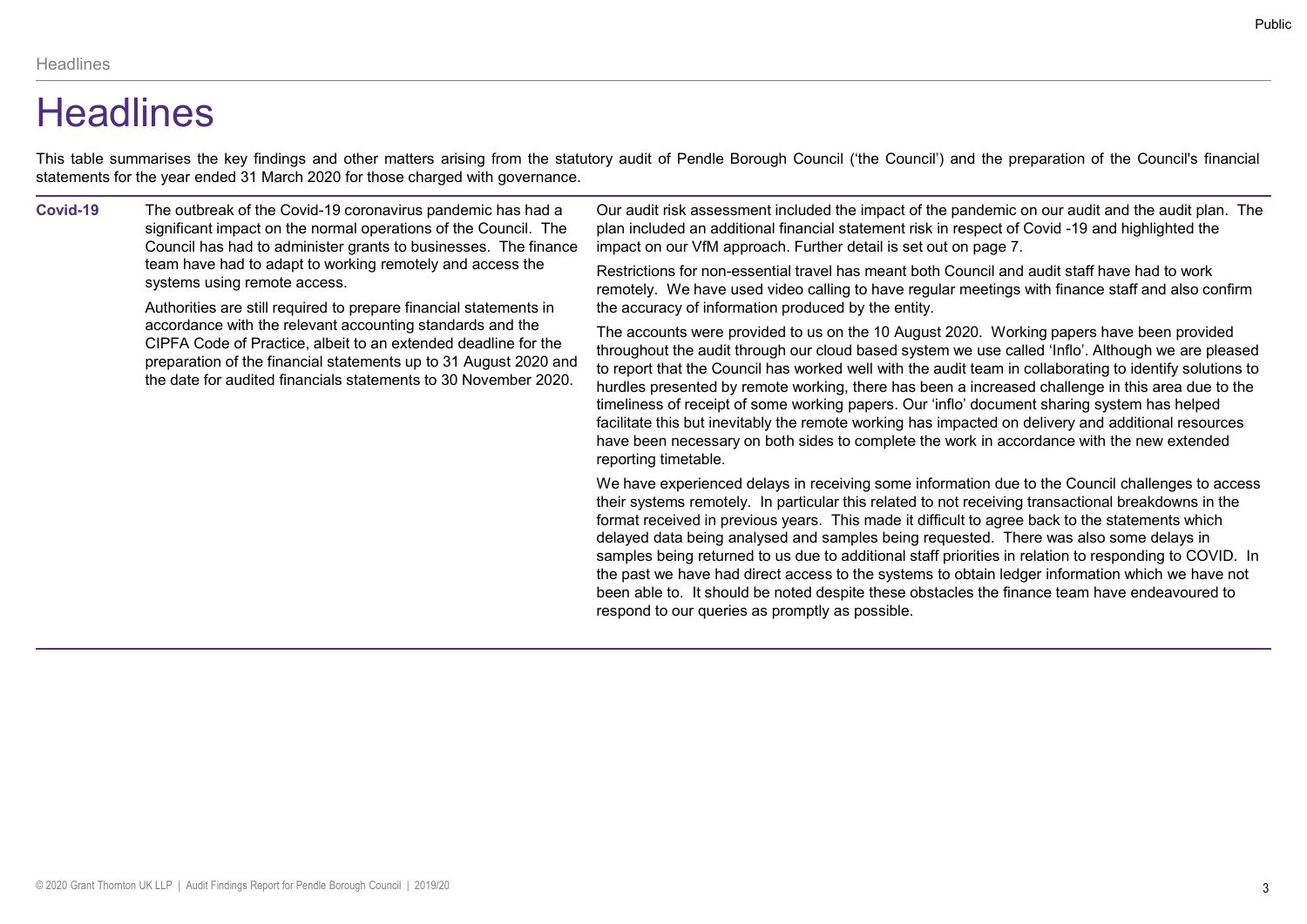# **Headlines**

| <b>Headlines</b>                      |                                                                                                                                         |                                                                                                                                                                                                                                                                                                                                         |
|---------------------------------------|-----------------------------------------------------------------------------------------------------------------------------------------|-----------------------------------------------------------------------------------------------------------------------------------------------------------------------------------------------------------------------------------------------------------------------------------------------------------------------------------------|
|                                       | statements for the year ended 31 March 2020 for those charged with governance.                                                          | This table summarises the key findings and other matters arising from the statutory audit of Pendle Borough Council ('the Council') and the preparation of the Council's financial<br>Under International Standards of Audit (UK) (ISAs) and the Our audit work was completed on site/remotely during August-November. Our findings are |
| <b>Financial</b><br><b>Statements</b> |                                                                                                                                         | National Audit Office (NAO) Code of Audit Practice ('the Code'), summarised on pages 7 to 18. We have identified no adjustments to the financial statements that<br>we are required to report whether, in our opinion, the Council's have impacted the Council's Comprehensive Income and Expenditure Statement. Audit adjustments      |
|                                       | financial statements:<br>and the Council's income and expenditure for the year; and                                                     | are detailed in Appendix B.<br>• give a true and fair view of the financial position of the Council Our work is substantially complete and there are no matters of which we are aware that would<br>require modification of our audit opinion or material changes to the financial statements, subject to                               |
|                                       | • have been properly prepared in accordance with the<br>and prepared in accordance with the Local Audit and<br>Accountability Act 2014. | the outstanding matters listed on page 6.<br>CIPFA/LASAAC code of practice on local authority accounting We have concluded that the other information to be published with the financial statements is<br>consistent with our knowledge of your organisation.                                                                           |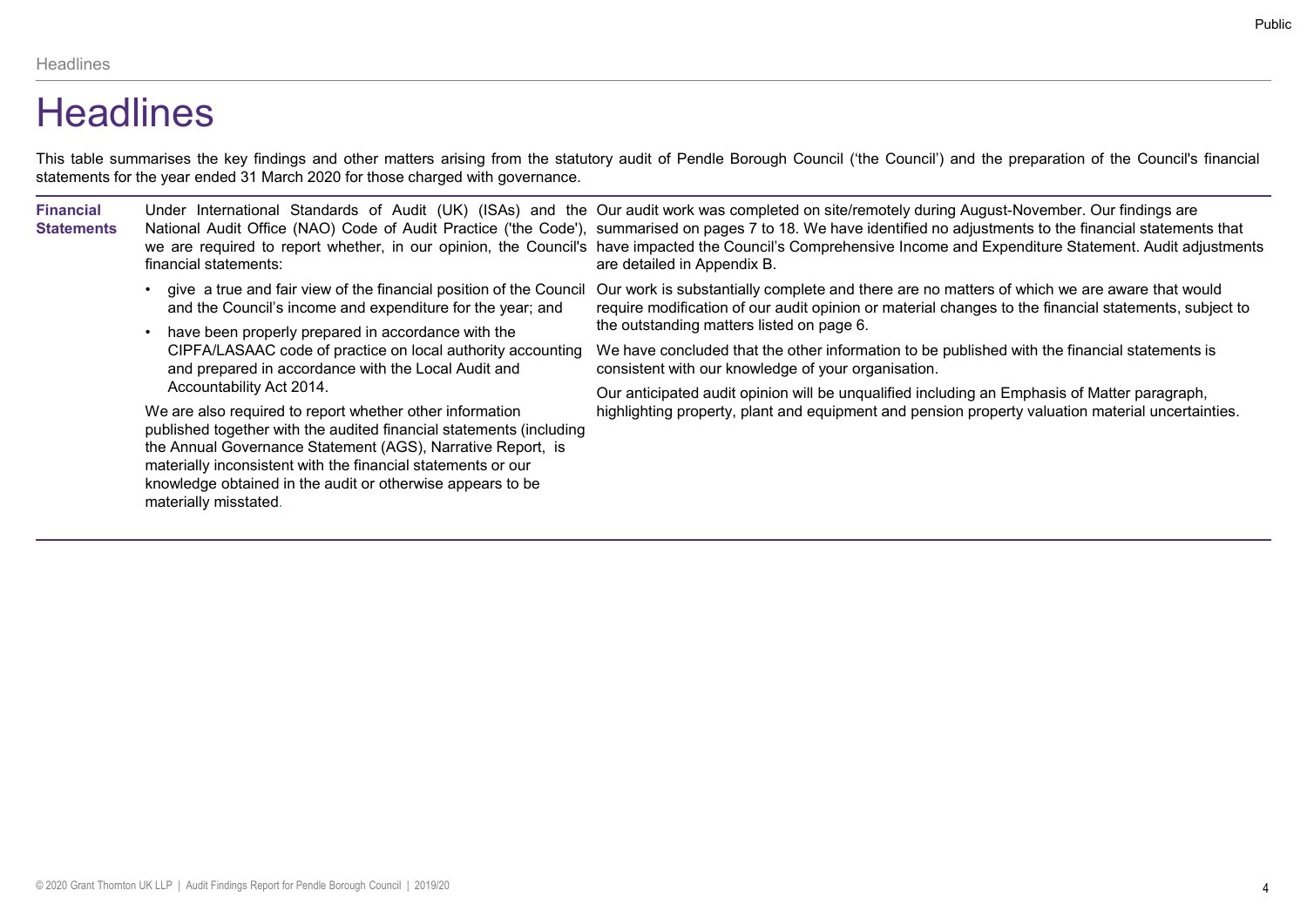# **Headlines**

| Headlines                              |                                                                                                                                                                                                           | Public                                                                                                                                                                                                                                      |
|----------------------------------------|-----------------------------------------------------------------------------------------------------------------------------------------------------------------------------------------------------------|---------------------------------------------------------------------------------------------------------------------------------------------------------------------------------------------------------------------------------------------|
| <b>Headlines</b>                       |                                                                                                                                                                                                           |                                                                                                                                                                                                                                             |
|                                        | statements for the year ended 31 March 2020 for those charged with governance.                                                                                                                            | This table summarises the key findings and other matters arising from the statutory audit of Pendle Borough Council ('the Council') and the preparation of the Council's financial                                                          |
| <b>Value for Money</b><br>arrangements | Under the National Audit Office (NAO) Code of Audit Practice ('the<br>Code'), we are required to report if, in our opinion, the Council has<br>made proper arrangements to secure economy, efficiency and | We have completed our risk based review of the Council's value for money arrangements. We<br>have concluded that Pendle Borough Council has proper arrangements to secure economy,<br>efficiency and effectiveness in its use of resources. |
|                                        | effectiveness in its use of resources ('the value for money (VFM)<br>conclusion').                                                                                                                        | We have updated our VfM risk assessment to document our understanding of your<br>arrangements to ensure critical business continuity in the current environment. We have not<br>identified any new VfM risks in relation to Covid-19.       |
|                                        |                                                                                                                                                                                                           | We therefore anticipate issuing an unqualified value for money conclusion, as detailed in<br>Appendix D. Our findings are summarised on pages 19 to 22.                                                                                     |
| <b>Statutory duties</b>                | The Local Audit and Accountability Act 2014 ('the Act') also                                                                                                                                              | We have not exercised any of our additional statutory powers or duties                                                                                                                                                                      |
|                                        | requires us to:<br>• report to you if we have applied any of the additional powers<br>and duties ascribed to us under the Act; and                                                                        | We have completed the majority of work under the Code and expect to be able to certify the<br>completion of the audit.                                                                                                                      |
|                                        | • To certify the closure of the audit.                                                                                                                                                                    |                                                                                                                                                                                                                                             |

# Acknowledgements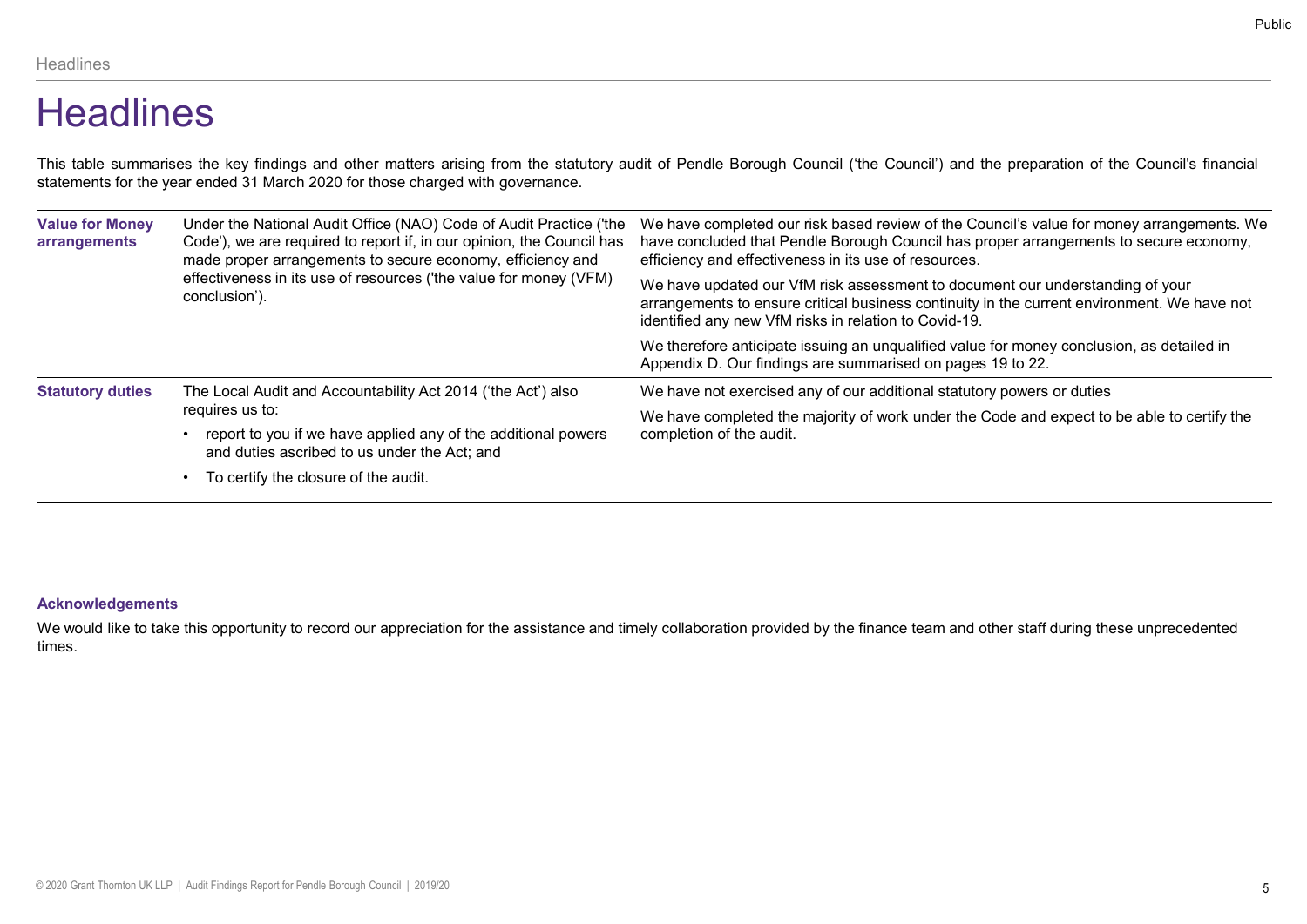# Audit approach

# Overview of the scope of our audit

This Audit Findings Report presents the observations arising from the audit that are significant to the responsibility of those charged with governance to oversee the financial outstanding queries being resolved, we anticipate issuing an unqualified audit opinion<br>The reporting process, as required by Inter Financial statements<br> **Audit approced Chromodynal Standard Conclusion**<br>
This Audit Findings Report presents the observations arising from the audit that are<br>
Finding inficant to the responsibility of those charged with go of Audit Practice ('the Code'). Its contents have been discussed with management. Appendix D. These outstanding ite<br>As auditor we are responsible for performing the audit, in accordance with International **international** A

Standards on Auditing (UK) and the Code, which is directed towards forming and expressing . confirmation of post balance sheet events up to the date of the opinion an opinion on the financial statements that have been prepared by management with the<br>oversight of those charged with governance. The audit of the financial statements does not review of the final set of financial statemen oversight of those charged with governance. The audit of the financial statements does not relieve management or those charged with governance of their responsibilities for the preparation of the financial statements. **Audit approach**<br>
• Conclusion Overview of the scope of our audit<br>
This Audit Findings Report presents the observations arising from the audit that are<br>
\* We have substant<br>
significant to the responsible by these changed w • The Audif Findings Report presents the observations arising from the audit that are<br>• Substantive the responsibility of those charged with governance to oversee the financial<br>• substanting queriesponsibility of these cha

# Audit approach

- controls;
- the procedures outlined in this report in relation to the key audit risks

# **Conclusion**

We have substantially completed our audit of your financial statements and subject to outstanding queries being resolved, we anticipate issuing an unqualified audit opinion Fublic<br>
We have substantially completed our audit of your financial statements and subject to<br>
outstanding queries being resolved, we anticipate issuing an unqualified audit opinion<br>
following the Accounts and Audit Commit Appendix D. These outstanding items include: **Conclusion**<br>
We have substantially completed our audit of your financial statements and subjoutstanding queries being resolved, we anticipate issuing an unqualified audit of<br>
following the Accounts and Audit Committee mee Fundation<br>
• Conclusion<br>
• Conclusion We have substantially completed our audit of your financial statements and subject to<br>
bollowing the Accounts and Audit Committee meeting on 10 November 2020, as detailed in<br>
Appendix • Public<br>• Conclusion<br>• We have substantially completed our audit of your financial statements and subject to<br>• outstanding queries being resolved, we anticipate issuing an unqualified audit opinion<br>• following the Account

- 
- 
- 

# Our approach to materiality

The concept of materiality is fundamental to the preparation of the financial statements and the audit process and applies not only to the monetary misstatements but also to disclosure requirements and adherence to acceptable accounting practice and applicable law.

| of Audit Practice ('the Code'). Its contents have been discussed with management.                                                                                                   | reporting process, as required by international Standard on Auditing (UK) 260 and the Code | Tollowing the Accounts and Audit Committee meeting on TU November 2020, as d<br>Appendix D. These outstanding items include:                                                                                                   |  |
|-------------------------------------------------------------------------------------------------------------------------------------------------------------------------------------|--------------------------------------------------------------------------------------------|--------------------------------------------------------------------------------------------------------------------------------------------------------------------------------------------------------------------------------|--|
| As auditor we are responsible for performing the audit, in accordance with International                                                                                            |                                                                                            | final review of work completed<br>$\bullet$                                                                                                                                                                                    |  |
| Standards on Auditing (UK) and the Code, which is directed towards forming and expressing<br>an opinion on the financial statements that have been prepared by management with the  |                                                                                            | confirmation of post balance sheet events up to the date of the opinion                                                                                                                                                        |  |
| oversight of those charged with governance. The audit of the financial statements does not<br>relieve management or those charged with governance of their responsibilities for the |                                                                                            | review of the final set of financial statements and subsequent procedures.                                                                                                                                                     |  |
| preparation of the financial statements.                                                                                                                                            |                                                                                            | Our approach to materiality                                                                                                                                                                                                    |  |
| <b>Audit approach</b>                                                                                                                                                               |                                                                                            | The concept of materiality is fundamental to the preparation of the financial staten<br>and the audit process and applies not only to the monetary misstatements but alse                                                      |  |
| Our audit approach was based on a thorough understanding of the Council's business and is<br>risk based, and in particular included:                                                |                                                                                            | disclosure requirements and adherence to acceptable accounting practice and ap<br>law.                                                                                                                                         |  |
| An evaluation of the Council's internal controls environment, including its IT systems and<br>controls;                                                                             |                                                                                            | Materiality levels remain the same as reported in our audit plan.                                                                                                                                                              |  |
| Substantive testing on significant transactions and material account balances, including<br>$\bullet$<br>the procedures outlined in this report in relation to the key audit risks  |                                                                                            |                                                                                                                                                                                                                                |  |
|                                                                                                                                                                                     |                                                                                            |                                                                                                                                                                                                                                |  |
| We have not had to alter our audit plan, as communicated to you on the 28 July 2020.                                                                                                |                                                                                            |                                                                                                                                                                                                                                |  |
|                                                                                                                                                                                     |                                                                                            |                                                                                                                                                                                                                                |  |
|                                                                                                                                                                                     | Council Amount (£) Qualitative factors considered                                          |                                                                                                                                                                                                                                |  |
| Materiality for the financial statements                                                                                                                                            | 930,000 $\cdot$                                                                            | This equates to 2% of your gross operating expenditure for<br>2018/19 year and is considered to be the level above which users<br>of the financial statements would wish to be aware in the context<br>of overall expenditure. |  |
| Performance materiality                                                                                                                                                             | 697,500 $\cdot$                                                                            | Based on 75% of materiality derived from the risk of misstatement                                                                                                                                                              |  |
| <b>Trivial matters</b>                                                                                                                                                              | 46,500 $\cdot$                                                                             | Based on a 5% of materiality                                                                                                                                                                                                   |  |
| Materiality for Senior Officers Remuneration                                                                                                                                        | $5,000$ $\cdot$                                                                            | Due to the sensitive nature of the disclosure                                                                                                                                                                                  |  |
|                                                                                                                                                                                     |                                                                                            |                                                                                                                                                                                                                                |  |
| © 2020 Grant Thornton UK LLP   Audit Findings Report for Pendle Borough Council   2019/20                                                                                           |                                                                                            |                                                                                                                                                                                                                                |  |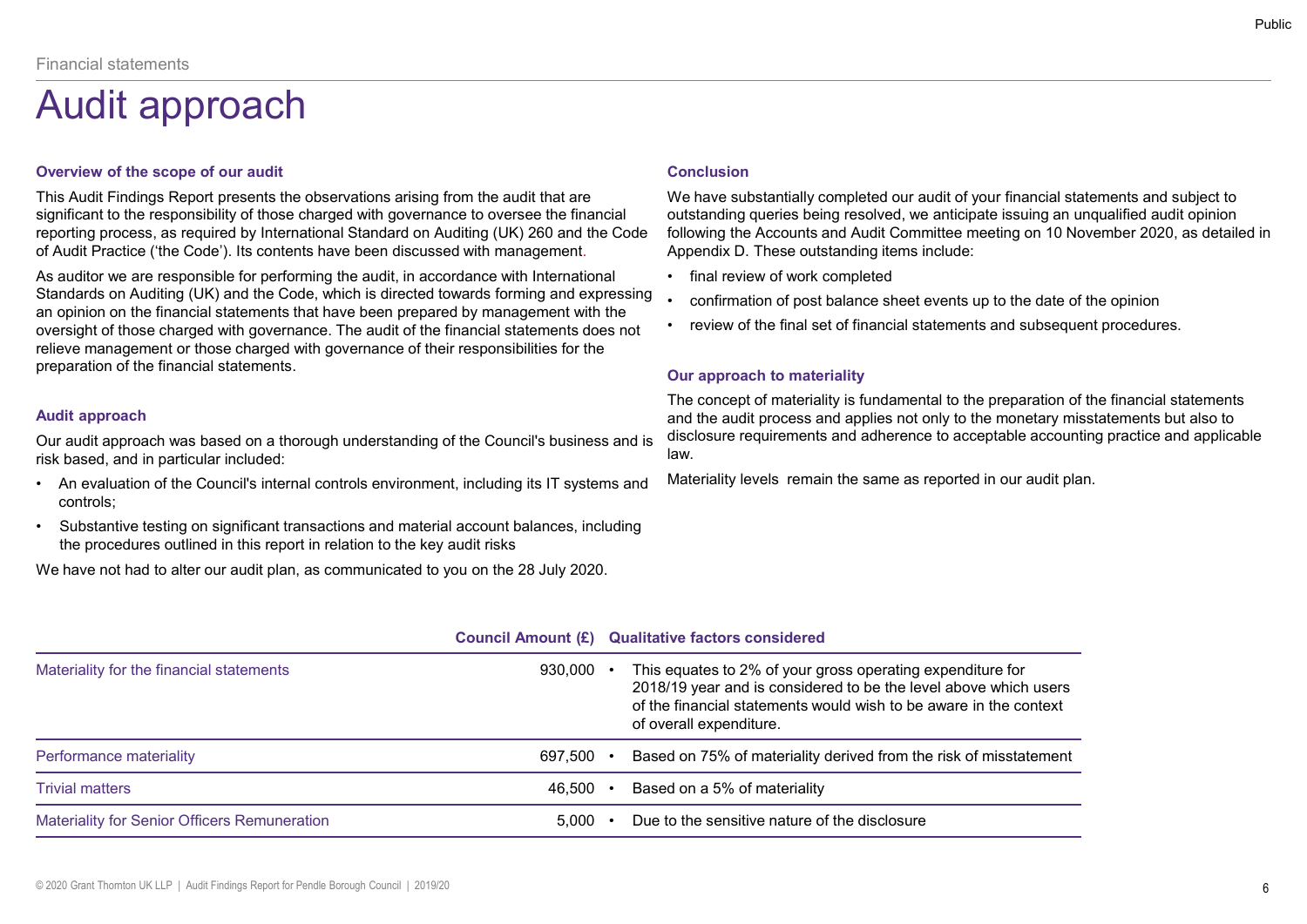# We:

Financial statements<br>
Significant audit risks<br>
Risks identified in our Audit Plan<br>
Covid– 19<br>
The global outbreak of the Covid-19 virus pandemic has led to<br>
unprecedented uncertainty for all organisations, requiring urgent The global outbreak of the Covid-19 virus pandemic has led to unprecedented uncertainty for all organisations, requiring urgent business continuity arrangements to be implemented. We expect current circumstances will have an impact on the production and audit of the financial statements for the year ended 31 March 2020, including and not limited to; Financial statements<br>
Significant aludit risks<br>
Risks identified in our Audit Plan<br>
Covid–19<br>
The global outbreak of the Covid–19 virus pandemic has led to<br>
the global outbreak of the Covid–19 virus pandemic has led to<br>
t Financial statements<br>
Significant and dit risks<br>  $\frac{1}{2}$ <br>  $\frac{1}{2}$ <br>  $\frac{1}{2}$ <br>  $\frac{1}{2}$ <br>  $\frac{1}{2}$ <br>  $\frac{1}{2}$ <br>  $\frac{1}{2}$ <br>  $\frac{1}{2}$ <br>  $\frac{1}{2}$ <br>  $\frac{1}{2}$ <br>  $\frac{1}{2}$ <br>  $\frac{1}{2}$ <br>  $\frac{1}{2}$ <br>  $\frac{1}{2}$ <br>  $\frac{1}{2}$ <br>  $\frac{1}{2$  $\begin{tabular}{l|c|c|c|c|c|c|c|c|c} \hline \multicolumn{1}{c}{\textbf{S}} & \multicolumn{1}{c}{\textbf{S}} & \multicolumn{1}{c}{\textbf{S}} & \multicolumn{1}{c}{\textbf{S}} & \multicolumn{1}{c}{\textbf{S}} & \multicolumn{1}{c}{\textbf{S}} & \multicolumn{1}{c}{\textbf{S}} & \multicolumn{1}{c}{\textbf{S}} & \multicolumn{1}{c}{\textbf{S}} & \multicolumn{1}{c}{\textbf{S}} & \multicolumn{1}{c}{\textbf{S}} & \multicolumn{1}{c}{\textbf{S}}$ Covid—19 with the Covid-19 virus pandemic has led to<br>
The global outhreached uncertainty for all organisations, requiring urgent business with every<br>
circumstances will have an impact on the production and audit of the imp

- front line duties may impact on the quality and timing of the production of the financial statements, and the evidence we can obtain through physical observation
- of assumptions applied by management to asset valuation and receivable recovery estimates, and the reliability of evidence we can obtain to corroborate management estimates
- forecasts supporting their going concern assessment and whether material uncertainties for a period of at least 12 months from the anticipated date of approval of the audited financial statements have arisen; and
- revision to reflect the unprecedented situation and its impact on the preparation of the financial statements as at 31 March 2020 in accordance with IAS1, particularly in relation to material uncertainties.

We therefore identified the global outbreak of the Covid-19 virus as a significant risk, which was one of the most significant assessed risks of material misstatement

- Financial statements<br>
Significant audit Plan<br>
Risks identified in our Audit Plan<br>
Covid–19<br>
The global outbreak of the Covid-19 virus pandemic has led to<br>
The organisation's ability to prepare the financial statements and • worked with management to understand the implications the response to the Covid-19 pandemic had on the organisation's ability to prepare the financial statements and update financial forecasts and assessed the implications for our materiality calculations. No changes were made to materiality levels previously reported. The draft financial statements were provided on 10<sup>th</sup> August 2020;
	- liaised with other audit suppliers, regulators and government departments to co-ordinate practical crosssector responses to issues as and when they arose. Examples include the material uncertainty disclosed by the Council property valuation expert
	- evaluated the adequacy of the disclosures in the financial statements that arose in light of the Covid-19 pandemic;
	- evaluated whether sufficient audit evidence could be obtained through remote technology;
	- evaluated whether sufficient audit evidence could be obtained to corroborate significant management estimates such as assets and the pension fund liability valuations ;
	- evaluated management's assumptions that underpin the revised financial forecasts and the impact on management's going concern assessment;
	- discussed with management the implications for our audit report where we have been unable to obtain sufficient audit evidence.

The results of our work concluded that appropriate arrangements had been put in place to manage the COVID 19 situation.

Due to the potential impact that Covid-19 has on the value of your land and buildings at 31 March 2020, your valuer has disclosed a material valuation uncertainty within their valuers report (in line with VPGA 10 of the RICS Red Book Global). You have disclosed this material uncertainty within note 3. We will reflect your disclosure within an "emphasis of matter" paragraph in our opinion. This is not a modification or qualification of the opinion and is consistent with other audited bodies where the valuer has highlighted a material valuation uncertainty.

Similarly, there is also an impact of Covid-19 on the valuation of the Local Government Pension Fund (LGPS) property assets. Lancashire's LGPS accounts include a material uncertainty around the valuation of property assets and the fund auditor intends to include an emphasis of matter in their auditor's report in this regard. Your financial statements disclosures have been updated (note 3) to reflect this and our audit report will also contain an "emphasis of matter" paragraph relating to this matter.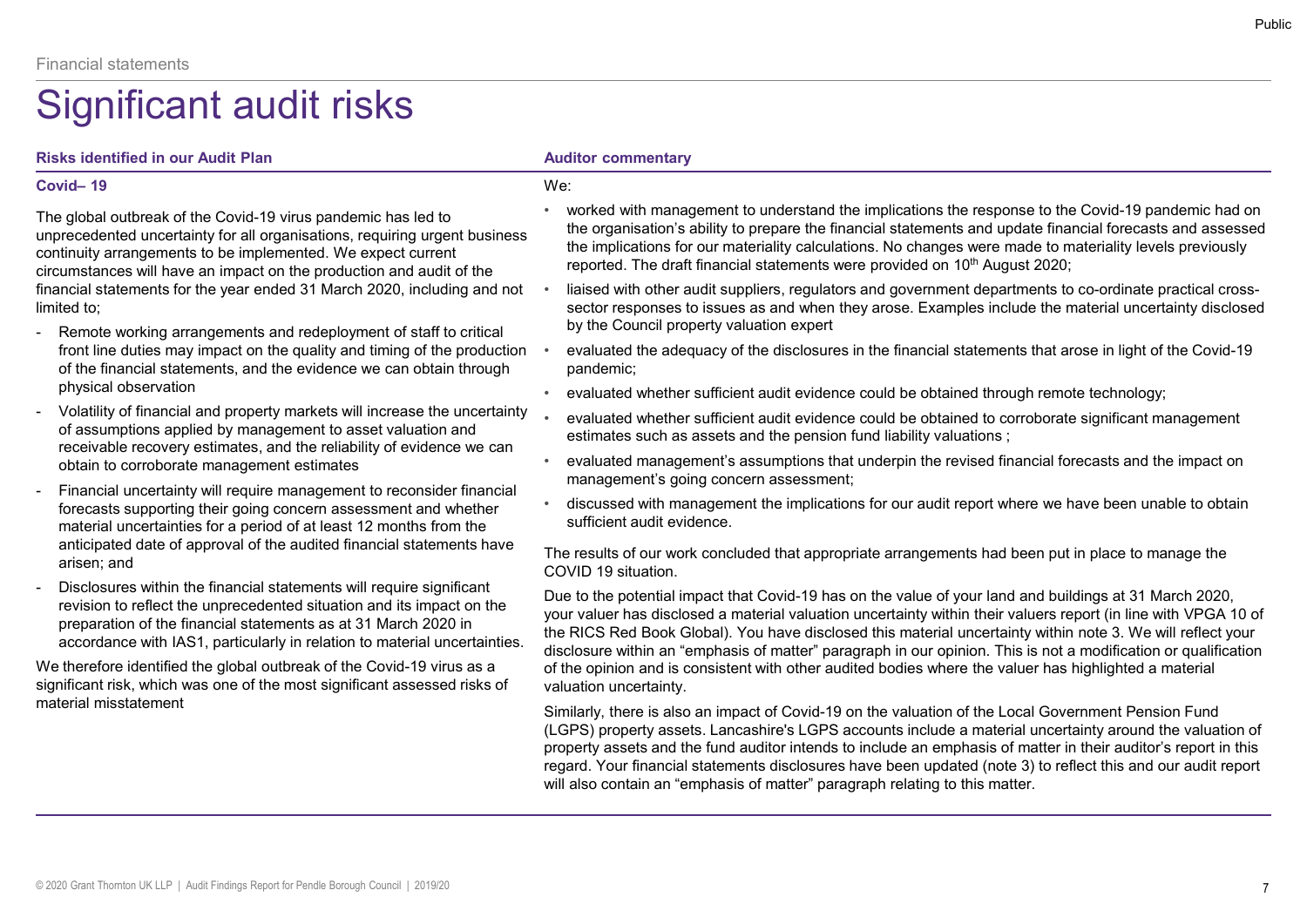| <b>Financial statements</b>                                                                                                                                                                                                                                                                      |                                                                                                                                                                                                  |
|--------------------------------------------------------------------------------------------------------------------------------------------------------------------------------------------------------------------------------------------------------------------------------------------------|--------------------------------------------------------------------------------------------------------------------------------------------------------------------------------------------------|
| <b>Significant audit risks</b>                                                                                                                                                                                                                                                                   |                                                                                                                                                                                                  |
| <b>Risks identified in our Audit Plan</b>                                                                                                                                                                                                                                                        | <b>Auditor commentary</b>                                                                                                                                                                        |
| ISA240 revenue risk - the Council's reported revenue contains<br>fraudulent transactions.                                                                                                                                                                                                        | We rebutted this risk in our Audit Plan and no changes to our assessment have been reported in the audit<br>plan.                                                                                |
| Under ISA (UK) 240 there is a rebuttable presumed risk that revenue may<br>be misstated due to the improper recognition of revenue.<br>This presumption can be rebutted if the auditor concludes that there is no<br>risk of material misstatement due to fraud relating to revenue recognition. |                                                                                                                                                                                                  |
| Having considered the risk factors set out in ISA240 and the nature of the<br>revenue streams at the Authority, we have determined that the risk of fraud<br>arising from revenue recognition can be rebutted, because:                                                                          |                                                                                                                                                                                                  |
| there is little incentive to manipulate revenue recognition                                                                                                                                                                                                                                      |                                                                                                                                                                                                  |
| opportunities to manipulate revenue recognition are very limited                                                                                                                                                                                                                                 |                                                                                                                                                                                                  |
| the culture and ethical frameworks of local authorities, including Pendle<br>Borough Council, mean that all forms of fraud are seen as<br>unacceptable.                                                                                                                                          |                                                                                                                                                                                                  |
| <b>Management override of controls</b>                                                                                                                                                                                                                                                           | We;                                                                                                                                                                                              |
| Under ISA (UK) 240 there is a non-rebuttable presumed risk that the risk of                                                                                                                                                                                                                      | evaluated the design effectiveness of management controls over journals                                                                                                                          |
| management over-ride of controls is present in all entities.<br>We therefore identified management override of control, in particular                                                                                                                                                            | analysed the journals listing and determined the criteria for selecting high risk unusual journals<br>$\bullet$                                                                                  |
| journals, management estimates and transactions outside the course of<br>business as a significant risk, which was one of the most significant                                                                                                                                                   | tested unusual journals recorded during the year and after the draft accounts stage for appropriateness<br>and corroboration                                                                     |
| assessed risks of material misstatement.                                                                                                                                                                                                                                                         | gained an understanding of the accounting estimates and critical judgements applied made by<br>$\bullet$<br>management and considered their reasonableness with regard to corroborative evidence |
|                                                                                                                                                                                                                                                                                                  | evaluated the rationale for any changes in accounting policies, estimates or significant unusual<br>transactions.                                                                                |
|                                                                                                                                                                                                                                                                                                  | Our audit work has not identified any issues in respect of management override of controls.                                                                                                      |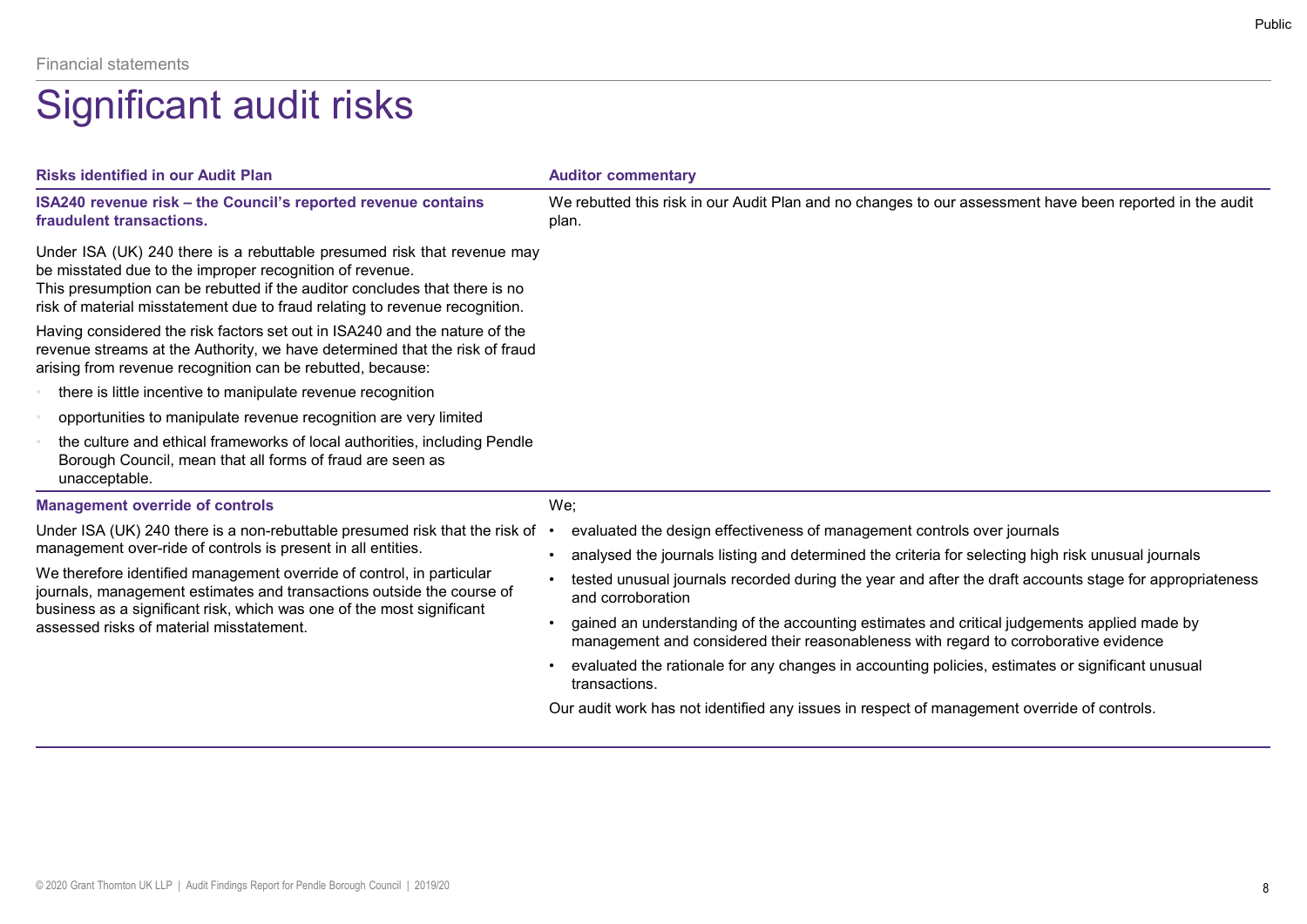# Valuation of land and buildings (Rolling revaluation)

Financial statements<br>  $\begin{array}{l} \text{Signification} \leftarrow \text{Risks} \text{ identified in our audit Plan} \\\ \text{Volution of land and buildings (Rolling \\\ \text{Volution of land and buildings} \\\ \text{Volution} \\\ \text{Cyluated} \\\ \text{Cylculated} \\\ \text{Cylculated} \\\ \text{Cylculated} \\\ \text{Cylculated} \\\ \text{Cylculated} \\\ \text{Cylculated} \\\ \text{Cylculated} \\\ \text{Cylculated} \\\ \text{Cylculated} \\\ \text{Cylculated} \\\ \text{Cylculated} \\\ \text{Cylculated} \\\ \text{Cylculated} \\\ \text{C$ assets. This valuation represents a significant estimate by management in the financial statements<br>due to the size of the numbers involved (£40 million) vevaluated the competence, capabilities and objectivity of the valuation expert due to the size of the numbers involved (£49 million) ensure the carrying value in the Authority financial value or the fair value (for surplus assets) at the is used.

We therefore identified valuation of land and buildings, particularly revaluations and impairments, as a significant risk, which was one of the most

# We;

- Financial statements<br>
Significant audit Plan<br>
Nauditor commentary<br>
Valuation of land and buildings (Rolling<br>
The Authority revalues its land and buildings on a<br>
The Authority revalues its land and buildings on a<br>
The Autho • updated our understanding of the processes and controls put in place by management to ensure that the Council's valuation of land and buildings were not materially misstated and evaluated the design of the associated controls • updated our understanding of the processes and controls put in place by management to ensure that the Council's<br>• updated our understanding of the processes and controls put in place by management to ensure that the Cou Auditor commentary<br>
• updated our understanding of the processes and controls put in place by management to ensure<br>
• valuated our understanding of the processes and controls put in place by management to ensure<br>
• evaluat Auditor commentary<br>
We;<br>
• updated our understanding of the processes and controls put in place by management to ensu<br>
• valuated management's processes and assumptions for the calculation of the estign of the a<br>
• evaluat Fulled the information and equilibration and assumptions and controls put in place by management to ensure that the Council's<br>
• updated our understanding of the processes and solutions visitated and evolution of land and
- rolling five-yearly basis and annually for surplus . evaluated management's processes and assumptions for the calculation of the estimate, the instructions issued to valuation experts and the scope of their work
	-
- and the sensitivity of this estimate to changes in key  $\cdot$  discussed with the valuer the basis on which the valuation was carried out
- assumptions. Additionally, management will need to **challenged the information and assumptions** used by the valuer to assess completeness and consistency with our understanding, the Authority's valuer's report and the assumptions that underpin the valuation.
- statements is not materially different from the current<br>value or the fair value (for surplus assets) at the the tested revaluations made during the year to see if they had been input correctly into the Authority's asset re
- financial statements date, where a rolling programme . evaluated the assumptions made by management for those assets not revalued during the year and how management have satisfied themselves that these are not materially different to current value at year end.

Fustion<br>
• We;<br>
• updated our understanding of the processes and controls put in place by management to ensure that the Council's<br>
• valuation of land and buildings were not materially misstated and evaluated the design Funded or understanding of the processes and controls put in place by management to ensure that the Council's<br>
velated our understanding of the processes and controls put in place by management to ensure that the Council's Management identified the material uncertainty regarding the valuation of land and buildings due to market uncertainty arising from the Covid-19 pandemic reported by their expert valuer as a significant issue in Note 3 to the financial statements.

significant assessed risks of material misstatement.<br>Our audit work has identified an issue in respect of valuation of land and buildings which related to the incorrect accounting Auditor commentary<br>
Our exploded our understanding of the processes and controls put in place by management to ensure that the Council's<br>
Solution of land and ultilings were not materially missiated and evaluation of the e treatment for individual assets derecognised in year and combined into a single asset. Our audit work also identified £1.6m of surplus assets which are correctly included at fair value but have not been reassessed at the balance sheet date. These should be revalued on an annual basis, therefore, we have raised as a recommendation in the action plan, see Appendix A.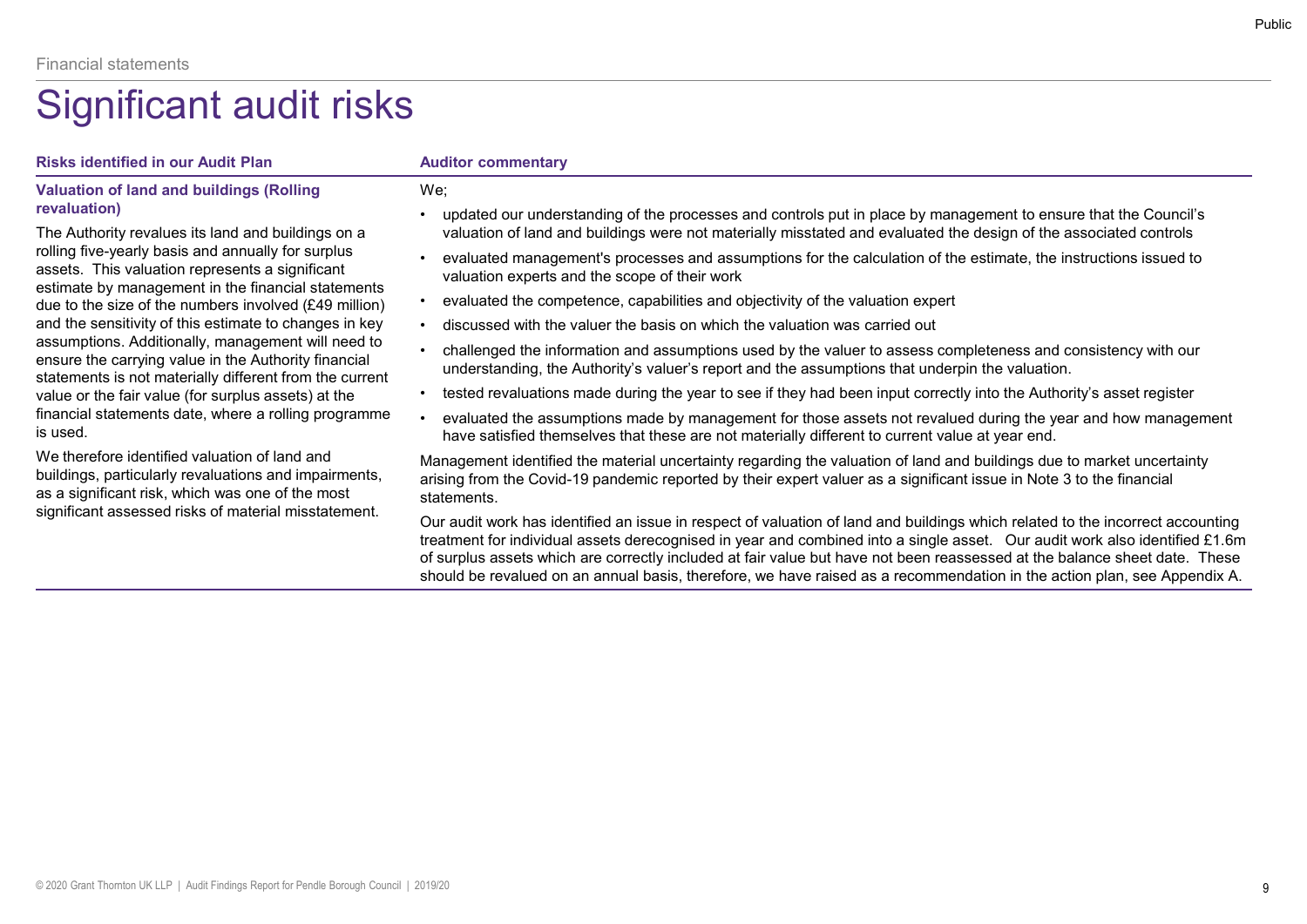| <b>Financial statements</b>                                                                                                      |                                                                                                                                                                                                                                                                                                                                                                     |
|----------------------------------------------------------------------------------------------------------------------------------|---------------------------------------------------------------------------------------------------------------------------------------------------------------------------------------------------------------------------------------------------------------------------------------------------------------------------------------------------------------------|
| Significant audit risks                                                                                                          |                                                                                                                                                                                                                                                                                                                                                                     |
| <b>Risks identified in our Audit Plan</b>                                                                                        | <b>Auditor commentary</b>                                                                                                                                                                                                                                                                                                                                           |
| Valuation of the pension fund net liability                                                                                      | We;                                                                                                                                                                                                                                                                                                                                                                 |
| The Authority's pension fund net liability, as reflected<br>in its balance sheet as the net defined benefit liability,           | updated our understanding of the processes and controls put in place by management to ensure that the Authority's<br>pension fund net liability is not materially misstated and evaluate the design of the associated controls;                                                                                                                                     |
| represents a significant estimate in the financial<br>statements.                                                                | evaluated the instructions issued by management to their management expert (an actuary) for this estimate and the<br>scope of the actuary's work;                                                                                                                                                                                                                   |
| The pension fund net liability is considered a<br>significant estimate due to the size of the numbers                            | assessed the competence, capabilities and objectivity of the actuary who carried out the Authority's pension fund<br>valuation;                                                                                                                                                                                                                                     |
| involved (£44 million) in the Authority's balance sheet<br>and the sensitivity of the estimate to changes in key<br>assumptions. | assessed the accuracy and completeness of the information provided by the Authority to the actuary to estimate the<br>liability;                                                                                                                                                                                                                                    |
| We therefore identified valuation of the Authority's<br>pension fund net liability as a significant risk, which                  | tested the consistency of the pension fund asset and liability and disclosures in the notes to the core financial<br>statements with the actuarial report from the actuary;                                                                                                                                                                                         |
| was one of the most significant assessed risks of<br>material misstatement                                                       | undertook procedures to confirm the reasonableness of the actuarial assumptions made by reviewing the report of the<br>consulting actuary (as auditor's expert) and performing any additional procedures suggested within the report; and                                                                                                                           |
|                                                                                                                                  | • have received the information and assurances requested from the auditor of Lancashire Pension Fund to enable us to<br>conclude our procedures in this area.                                                                                                                                                                                                       |
|                                                                                                                                  | The Pension Fund Auditor has included an emphasis of matter in the audit report drawing attention to a material valuation<br>uncertainty relating to the Fund's real estate portfolio. The Council has included additional disclosures within the financial<br>statements and we have concluded an Emphasis of Matter in our opinion in relation to these findings. |
|                                                                                                                                  |                                                                                                                                                                                                                                                                                                                                                                     |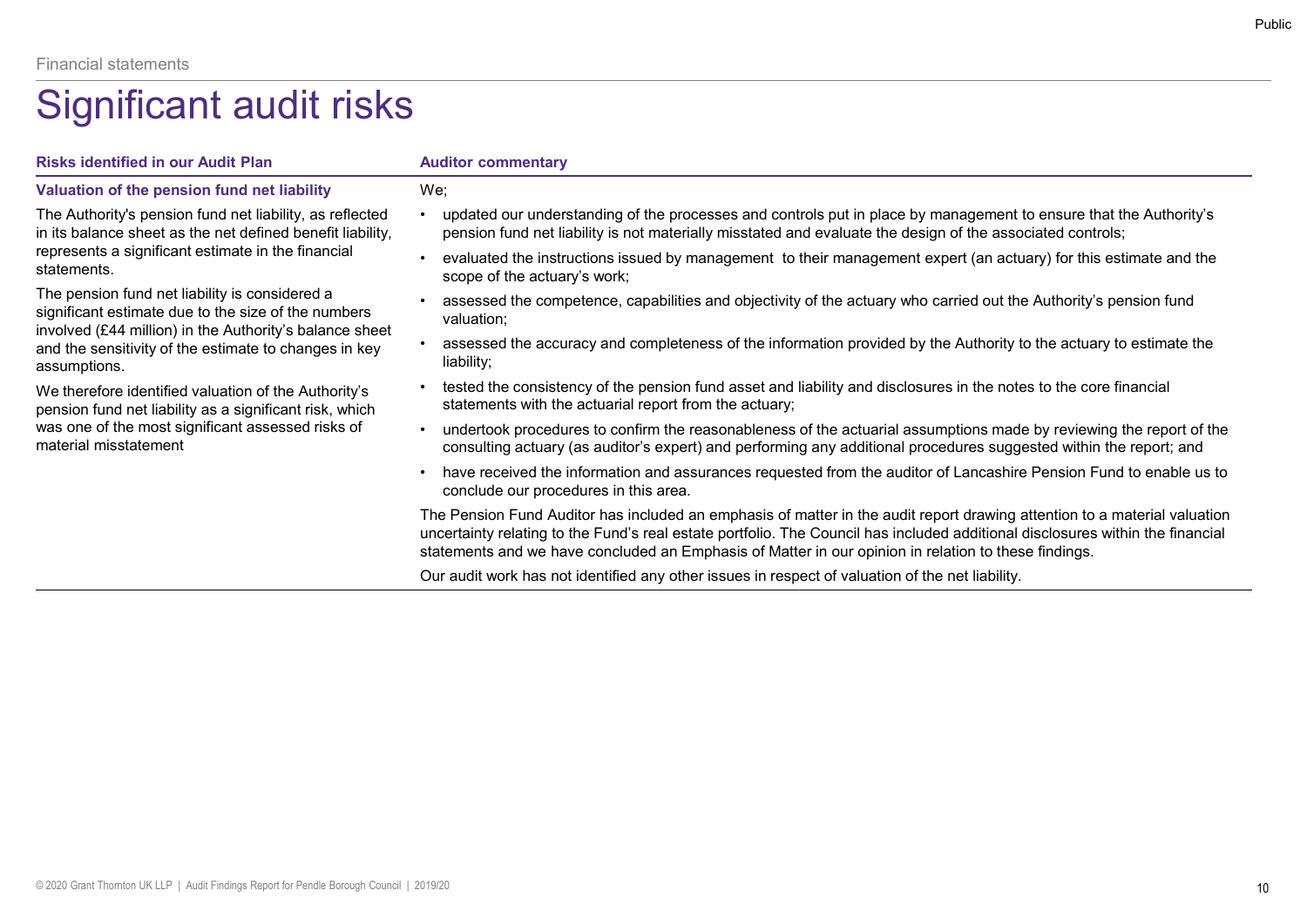## Public

This section provides commentary on new issues and risks which were identified during the course of the audit that were not previously communicated in the Audit Plan and a summary of any significant control deficiencies identified during the year. Financial statements<br>
Significant findings — other issues  $\frac{1}{1}$ <br>
This section provides commentary on new issues and risks which were identified during the course of the audit that were not previous<br>
summary of any sign

|                                                                                                                                                                             | Public                          |
|-----------------------------------------------------------------------------------------------------------------------------------------------------------------------------|---------------------------------|
|                                                                                                                                                                             |                                 |
| Significant findings – other issues                                                                                                                                         |                                 |
| This section provides commentary on new issues and risks which were identified during the course of the audit that were not previously communicated in the Audit Plan and a |                                 |
| <b>Commentary</b>                                                                                                                                                           |                                 |
| Note 1 makes brief reference to IFRS16. We are satisfied that your disclosure is consistent                                                                                 |                                 |
|                                                                                                                                                                             |                                 |
|                                                                                                                                                                             | with the requirements of IAS 8. |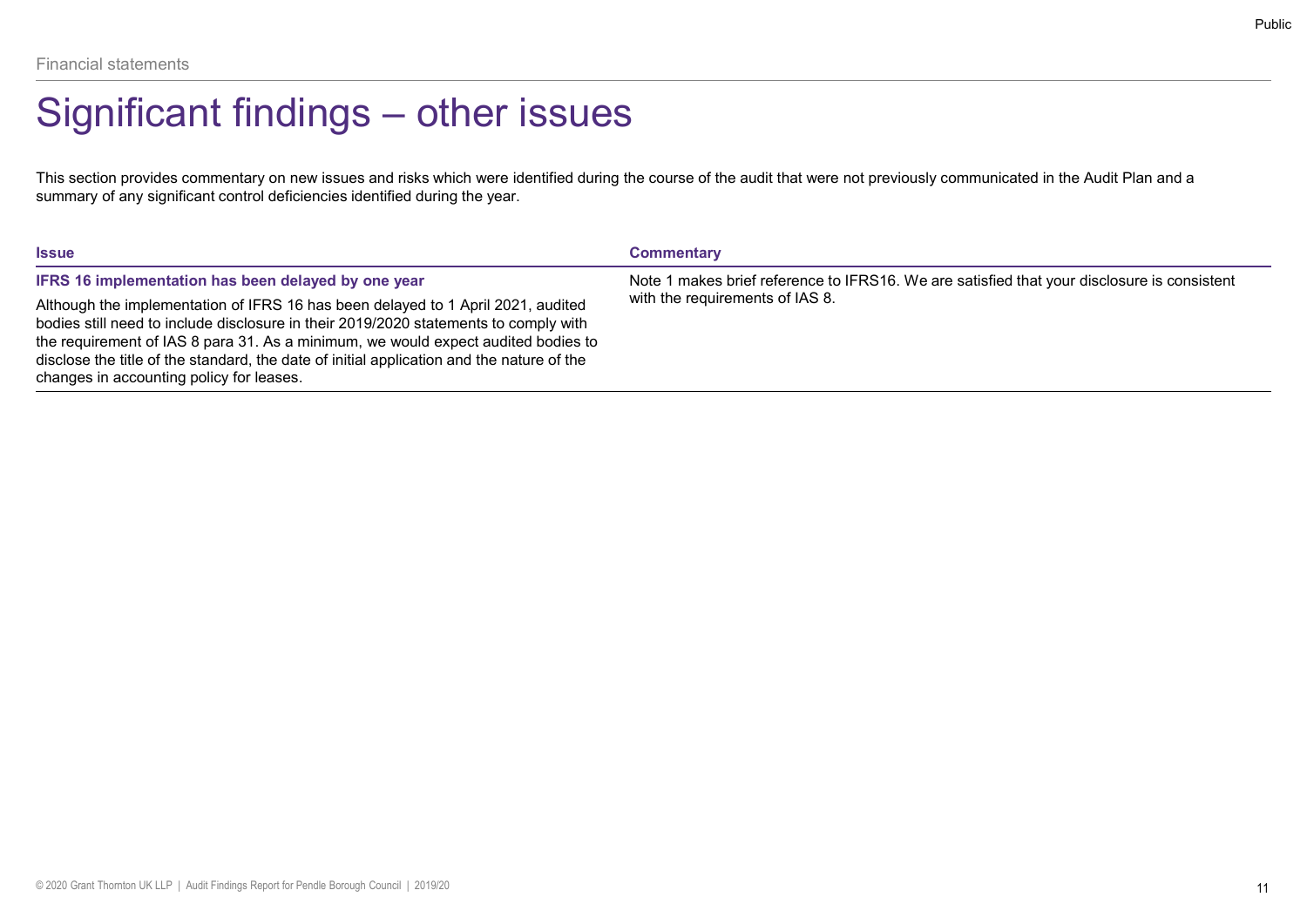| <b>Summary of management's policy</b><br><b>Auditor commentary</b><br><b>Accounting area</b><br><b>Assessment</b><br>• We have not noted any issues with the completeness and accuracy of the<br>The Council is liable for successful appeals against<br><b>Provisions for NNDR</b><br>business rates charged to business in 2019/20 and<br>underlying information used to determine the estimate.<br>appeals - £1.934m<br>earlier financial years in their proportionate share. A<br>provision has therefore been made for the best estimate<br>We have considered the approach taken by the Council to determine the<br>of the amount that businesses have been overcharged<br>provision, and it is in line with that used by other bodies in the sector.<br>up to 31 March 2020. The estimate has been calculated<br>using the latest Valuation Office Agency (VOA) ratings<br>Disclosure of the estimate in the financial statements is considered adequate.<br>list of appeals and the analysis of successful appeals to<br>• The calculation has been slightly adjusted to account for the impact of<br>date. |
|---------------------------------------------------------------------------------------------------------------------------------------------------------------------------------------------------------------------------------------------------------------------------------------------------------------------------------------------------------------------------------------------------------------------------------------------------------------------------------------------------------------------------------------------------------------------------------------------------------------------------------------------------------------------------------------------------------------------------------------------------------------------------------------------------------------------------------------------------------------------------------------------------------------------------------------------------------------------------------------------------------------------------------------------------------------------------------------------------------------------|
|                                                                                                                                                                                                                                                                                                                                                                                                                                                                                                                                                                                                                                                                                                                                                                                                                                                                                                                                                                                                                                                                                                                     |
| COVID19 on the Business Rates Income.<br>The provision has increased by £228,000 in 2019/20.                                                                                                                                                                                                                                                                                                                                                                                                                                                                                                                                                                                                                                                                                                                                                                                                                                                                                                                                                                                                                        |

### Assessment

- We disagree with the estimation process or judgements that underpin the estimate and consider the estimate to be potentially materially misstated
- We consider the estimate is unlikely to be materially misstated however management's estimation process contains assumptions we consider optimistic
- 
- We consider management's process is appropriate and key assumptions are neither optimistic or cautious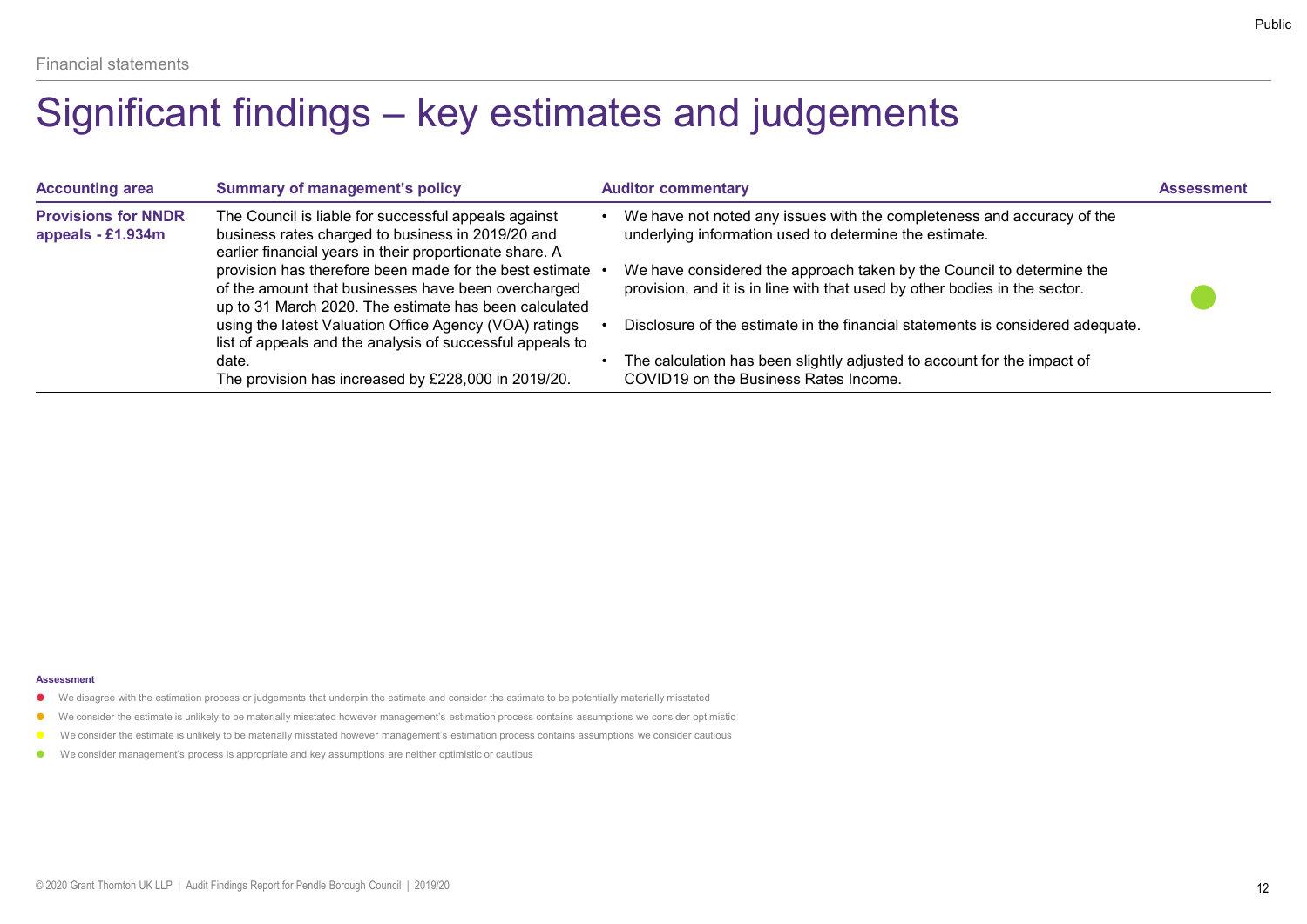### **Assessment**

- We disagree with the estimation process or judgements that underpin the estimate and consider the estimate to be potentially materially misstated
- We consider the estimate is unlikely to be materially misstated however management's estimation process contains assumptions we consider optimistic
- 
- We consider management's process is appropriate and key assumptions are neither optimistic or cautious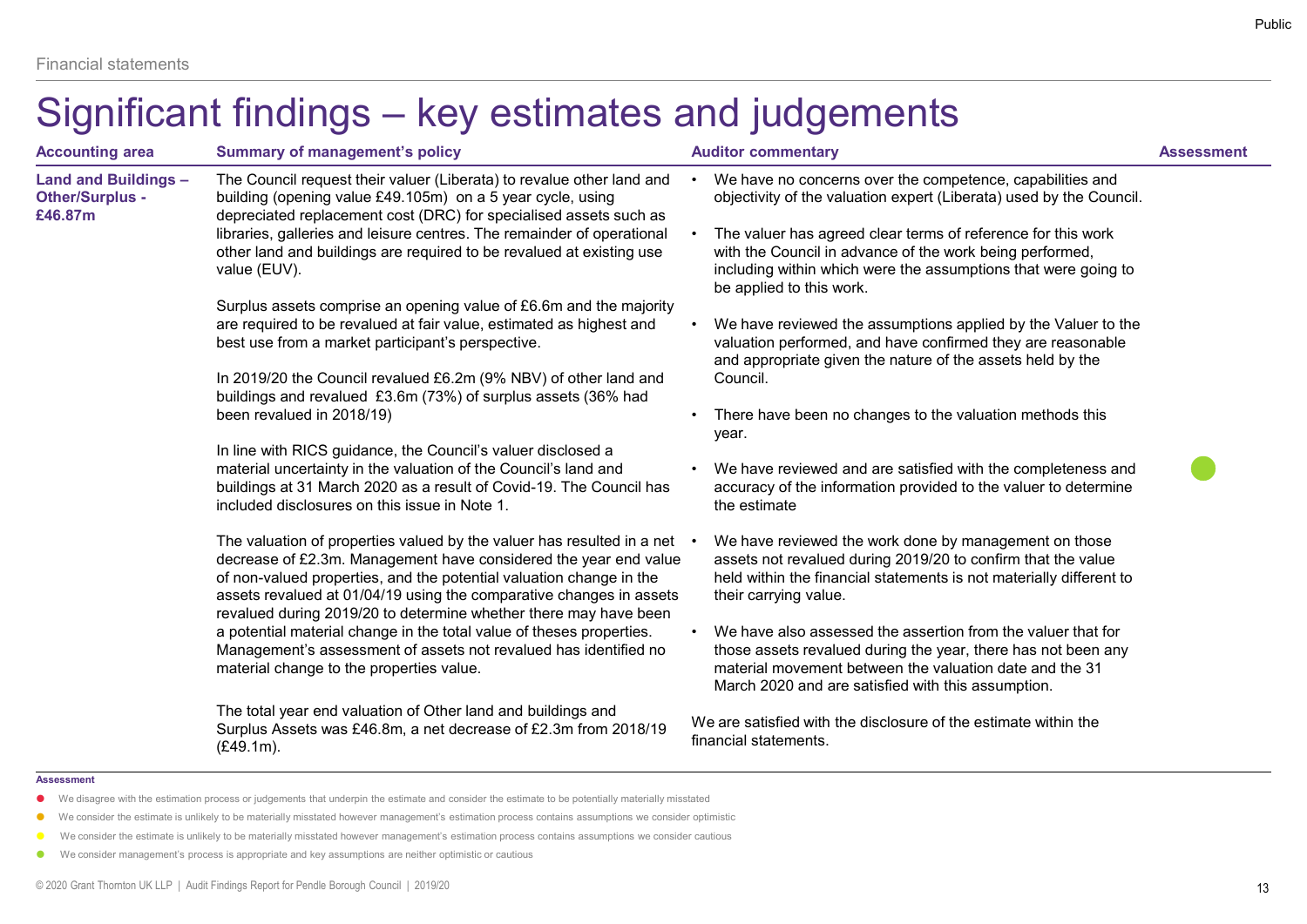# Public<br>
Assessment<br>
Hivity of the actuary used by the<br>
e methodology and assumptions<br>
umptions used by the actuary.<br>
PwC range<br>
Assessment<br>
2.3% – 2.4%<br>
2.10% **CONTREVERTY**<br>
Assessment<br>
tivity of the actuary used by the<br>
e methodology and assumptions<br>
umptions used by the actuary.<br> **PWC range Assessment<br>
2.3% – 2.4%<br>
2.10%<br>
3.35% - 3.6%<br>
20.9 – 23.2<br>
22.5 – 24.7<br>
24 – 25.8<br>
25.9 Assessment**<br>
Elivity of the actuary used by the<br>
e methodology and assumptions<br>
umptions used by the actuary.<br> **PWC range**<br> **Assessment**<br>
2.3% – 2.4%<br>
2.10%<br>
3.35% - 3.6%<br>
20.9 – 23.2<br>
20.9 – 23.2<br>
22.5 – 24.7<br>
24 – 25.8<br>

|                                                                                                                                                                                                                                                                                                                                                                                           |                                                                                                                                                                                                                                           | Significant findings – key estimates and judgements                                                                                                                                                                                                                |                                |                              |                   |                   |
|-------------------------------------------------------------------------------------------------------------------------------------------------------------------------------------------------------------------------------------------------------------------------------------------------------------------------------------------------------------------------------------------|-------------------------------------------------------------------------------------------------------------------------------------------------------------------------------------------------------------------------------------------|--------------------------------------------------------------------------------------------------------------------------------------------------------------------------------------------------------------------------------------------------------------------|--------------------------------|------------------------------|-------------------|-------------------|
| <b>Accounting area</b><br><b>Net pension</b>                                                                                                                                                                                                                                                                                                                                              | <b>Summary of management's policy</b><br>The Council's total net pension liability                                                                                                                                                        | <b>Auditor commentary</b><br>We have no concerns over the competency, capability and objectivity of the actuary used by the                                                                                                                                        |                                |                              |                   | <b>Assessment</b> |
| liability - £39.8m                                                                                                                                                                                                                                                                                                                                                                        | at 31 March 2020 is £39.8m (PY £44m)<br>comprising the Local Government<br>Pension Scheme (LGPS). The LGPS is<br>a funded defined benefit scheme                                                                                          | Council.<br>We have used the work of PWC, as auditor's expert to assess the methodology and assumptions<br>made by the actuary. See below for consideration of the key assumptions used by the actuary.                                                            |                                |                              |                   |                   |
|                                                                                                                                                                                                                                                                                                                                                                                           | administered by Lancashire County<br>Council.                                                                                                                                                                                             | <b>Assumption</b>                                                                                                                                                                                                                                                  | <b>Actuary</b>                 | <b>PwC range</b>             | <b>Assessment</b> |                   |
|                                                                                                                                                                                                                                                                                                                                                                                           | The Council uses Mercers to provide                                                                                                                                                                                                       |                                                                                                                                                                                                                                                                    | <b>Value</b>                   |                              |                   |                   |
|                                                                                                                                                                                                                                                                                                                                                                                           | actuarial valuations of the Council's<br>assets and liabilities derived from this<br>scheme. A full actuarial valuation is<br>required every three years.<br>The latest full actuarial valuation was<br>completed in 2020. A roll forward | Discount rate                                                                                                                                                                                                                                                      | 2.4%                           | $2.3\% - 2.4\%$              |                   |                   |
|                                                                                                                                                                                                                                                                                                                                                                                           |                                                                                                                                                                                                                                           | Pension increase rate                                                                                                                                                                                                                                              | 2.10%                          | 2.10%                        |                   |                   |
|                                                                                                                                                                                                                                                                                                                                                                                           |                                                                                                                                                                                                                                           | Salary growth                                                                                                                                                                                                                                                      | 3.6%                           | $3.35\% - 3.6\%$             | $\bullet$         |                   |
| approach is used in intervening periods<br>which utilises key assumptions such as<br>life expectancy , discount rates , salary<br>growth and investment return . Given the<br>significant value of the net pension fund<br>liability, small changes in assumptions<br>can result in significant valuation<br>movements. There has been a £7.3m<br>net actuarial gain/loss during 2019/20. | Life expectancy - Males currently aged 45 /<br>65                                                                                                                                                                                         | 22.3<br>23.8                                                                                                                                                                                                                                                       | $20.9 - 23.2$<br>$22.5 - 24.7$ | $\bullet$                    |                   |                   |
|                                                                                                                                                                                                                                                                                                                                                                                           |                                                                                                                                                                                                                                           | Life expectancy - Females currently aged<br>45/65                                                                                                                                                                                                                  | 25<br>26.8                     | $24 - 25.8$<br>$25.9 - 27.7$ |                   |                   |
|                                                                                                                                                                                                                                                                                                                                                                                           |                                                                                                                                                                                                                                           | We have reviewed the assumptions used for each of these variables. Our own independent<br>actuary has also confirmed that they are comfortable that the assumptions used by Mercers are<br>reasonable for the purpose of valuing the liabilities at 31 March 2020. |                                |                              |                   |                   |

### **Assessment**

- We disagree with the estimation process or judgements that underpin the estimate and consider the estimate to be potentially materially misstated
- We consider the estimate is unlikely to be materially misstated however management's estimation process contains assumptions we consider optimistic
- 
- We consider management's process is appropriate and key assumptions are neither optimistic or cautious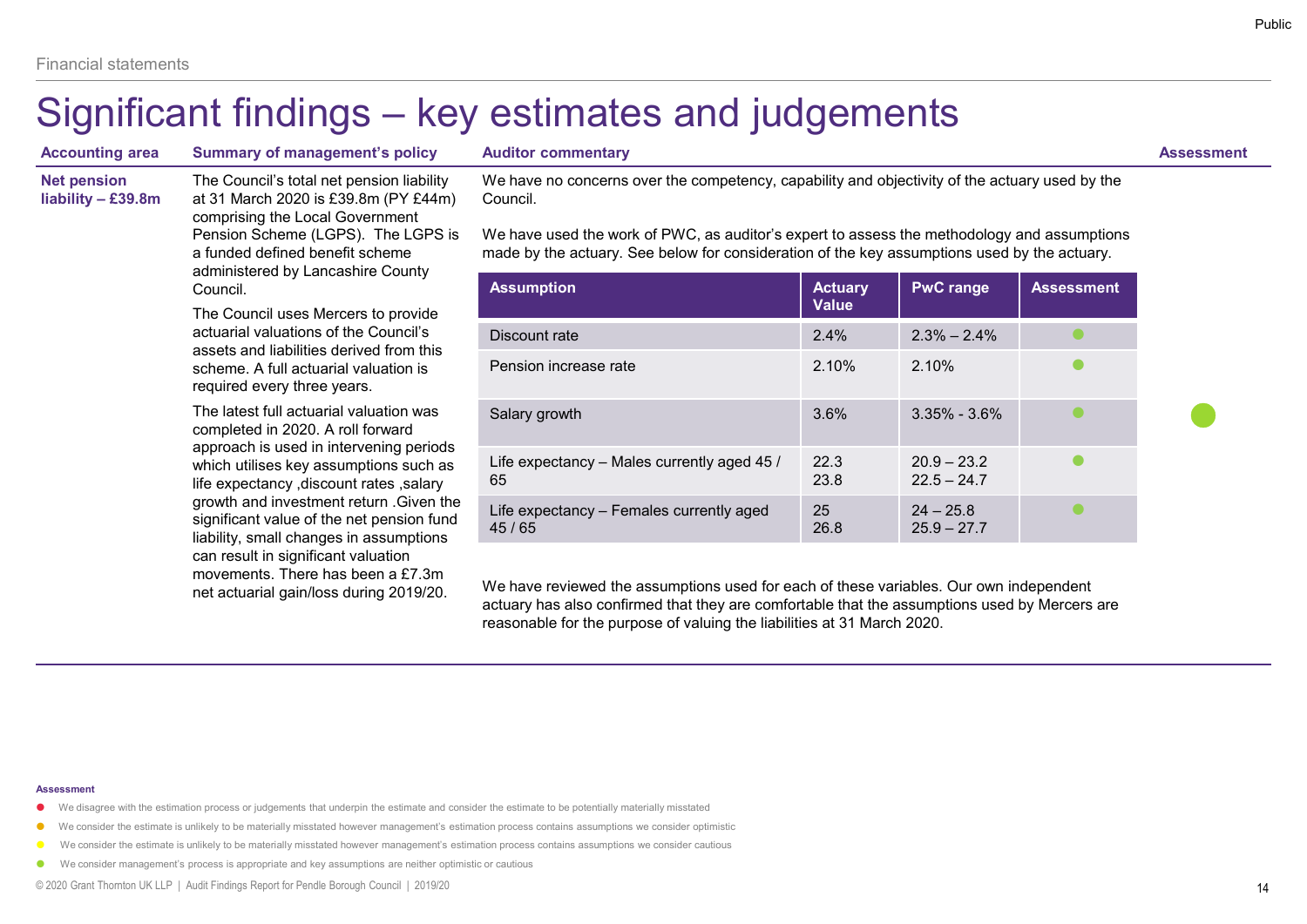# Financial statements<br>Significant findings — matters discussed with management during the course of the audit.<br>This section provides commentary on the significant matters we discussed with management during the course of th

| <b>Financial statements</b>                                                                                                                                                                                                                                              |                                                                                                                                                                                                   |
|--------------------------------------------------------------------------------------------------------------------------------------------------------------------------------------------------------------------------------------------------------------------------|---------------------------------------------------------------------------------------------------------------------------------------------------------------------------------------------------|
| Significant findings – matters discussed with management                                                                                                                                                                                                                 |                                                                                                                                                                                                   |
| This section provides commentary on the significant matters we discussed with management during the course of the audit.                                                                                                                                                 |                                                                                                                                                                                                   |
|                                                                                                                                                                                                                                                                          |                                                                                                                                                                                                   |
|                                                                                                                                                                                                                                                                          | <b>Commentary</b>                                                                                                                                                                                 |
| <b>Significant matter</b><br>The most significant events that occurred during the year was the Covid-19<br>pandemic.                                                                                                                                                     | that management responded swiftly and appropriately to the challenges of Covid-19.                                                                                                                |
| Business conditions affecting the Council, and business plans and strategies that<br>may affect the risks of material misstatement                                                                                                                                       | The Council's external valuation expert, Liberata has raised uncertainty regarding how the<br>impact of Covid-19 on market conditions may affect land and buildings valuations during<br>2020/21. |
| Significant matters on which there was disagreement with management, except for<br>initial differences of opinion because of incomplete facts or preliminary information<br>that are later resolved by the auditor obtaining additional relevant facts or<br>information | During the year we have considered the challenges arising from Covid-19. We are satisfied<br>No disagreements with management occurred during the audit.                                          |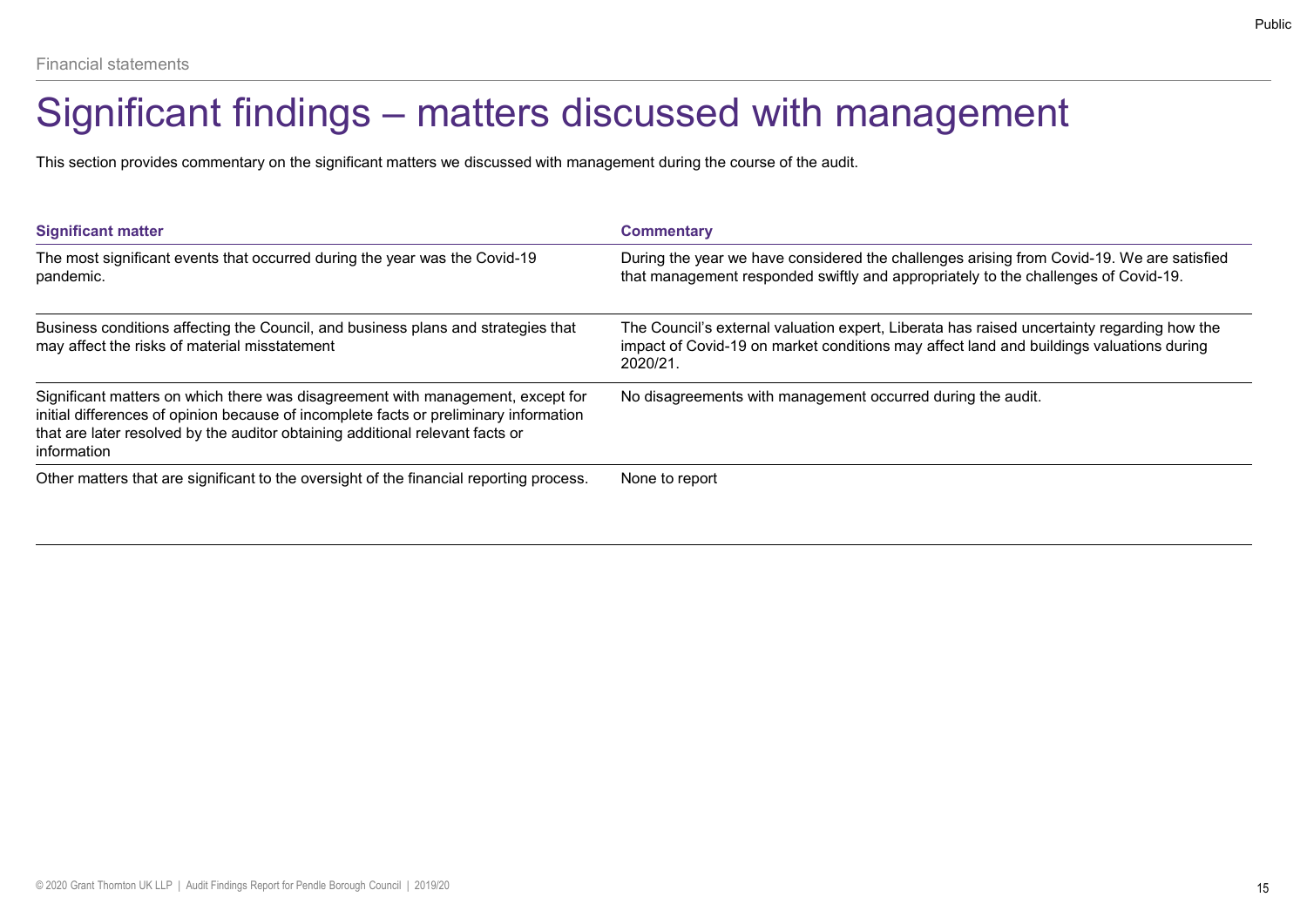# Financial statements<br>
Significant findings — going concern<br>
our responsibility<br>As auditors we are required to "obtain sufficient appropriate audit evidence about the appropriateness of management's use of the go

# Our responsibility

| Significant findings – going concern<br><b>Our responsibility</b>                                              |                                                                                                                                                                                                                                                                                                                                                                   |
|----------------------------------------------------------------------------------------------------------------|-------------------------------------------------------------------------------------------------------------------------------------------------------------------------------------------------------------------------------------------------------------------------------------------------------------------------------------------------------------------|
|                                                                                                                |                                                                                                                                                                                                                                                                                                                                                                   |
|                                                                                                                |                                                                                                                                                                                                                                                                                                                                                                   |
|                                                                                                                | As auditors, we are required to "obtain sufficient appropriate audit evidence about the appropriateness of management's use of the going concern assumption in the preparation and<br>presentation of the financial statements and to conclude whether there is a material uncertainty about the entity's ability to continue as a going concern" (ISA (UK) 570). |
| <b>Going concern commentary</b>                                                                                | <b>Auditor commentary</b>                                                                                                                                                                                                                                                                                                                                         |
| <b>Management's assessment process</b><br>Management has provided                                              | The 2020/21 budget was finalised in February 2020 and in late March the global pandemic of Covid-19 was announced affecting<br>the economy and public sector bodies. The short term effects has resulted in increased costs for public service bodies to meet the                                                                                                 |
| Cash flows for the period ended 31 March<br>2022                                                               | needs of the public and uncertainty over future funding as the government looks to support a decline in the economy. This therefore<br>affects the short to medium term budget forecasts for the Council.                                                                                                                                                         |
| Judgements and assumptions taken                                                                               | Assumptions underpinning the budget forecast in the short term are now uncertain. The Council approved a balanced budget for<br>2020/21. We have assessed the reasonableness of the assumptions underlying this forecast in light of the global pandemic and<br>have reviewed management's cashflow forecast up to 30 March 2022.                                 |
|                                                                                                                | Our work included:                                                                                                                                                                                                                                                                                                                                                |
| <b>Work performed</b>                                                                                          |                                                                                                                                                                                                                                                                                                                                                                   |
| Management have provided us with a written                                                                     | • determining whether the conclusions made by the management regarding the decision not to disclose any going concern<br>material uncertainties in the financial statements were prudent and appropriate;                                                                                                                                                         |
|                                                                                                                | we have reviewed management's assessment in the light of the Council's position and the national context and assessed the<br>underlying assumptions used to support management's preparation of the accounts on a going concern basis;                                                                                                                            |
| assessment of going concern which we have<br>reviewed in conjunction with cash flow forecasts<br>and the MTFS. | • reviewing cash flow forecasts up to March 2022 to assess the existence of any material uncertainties related to going concern.                                                                                                                                                                                                                                  |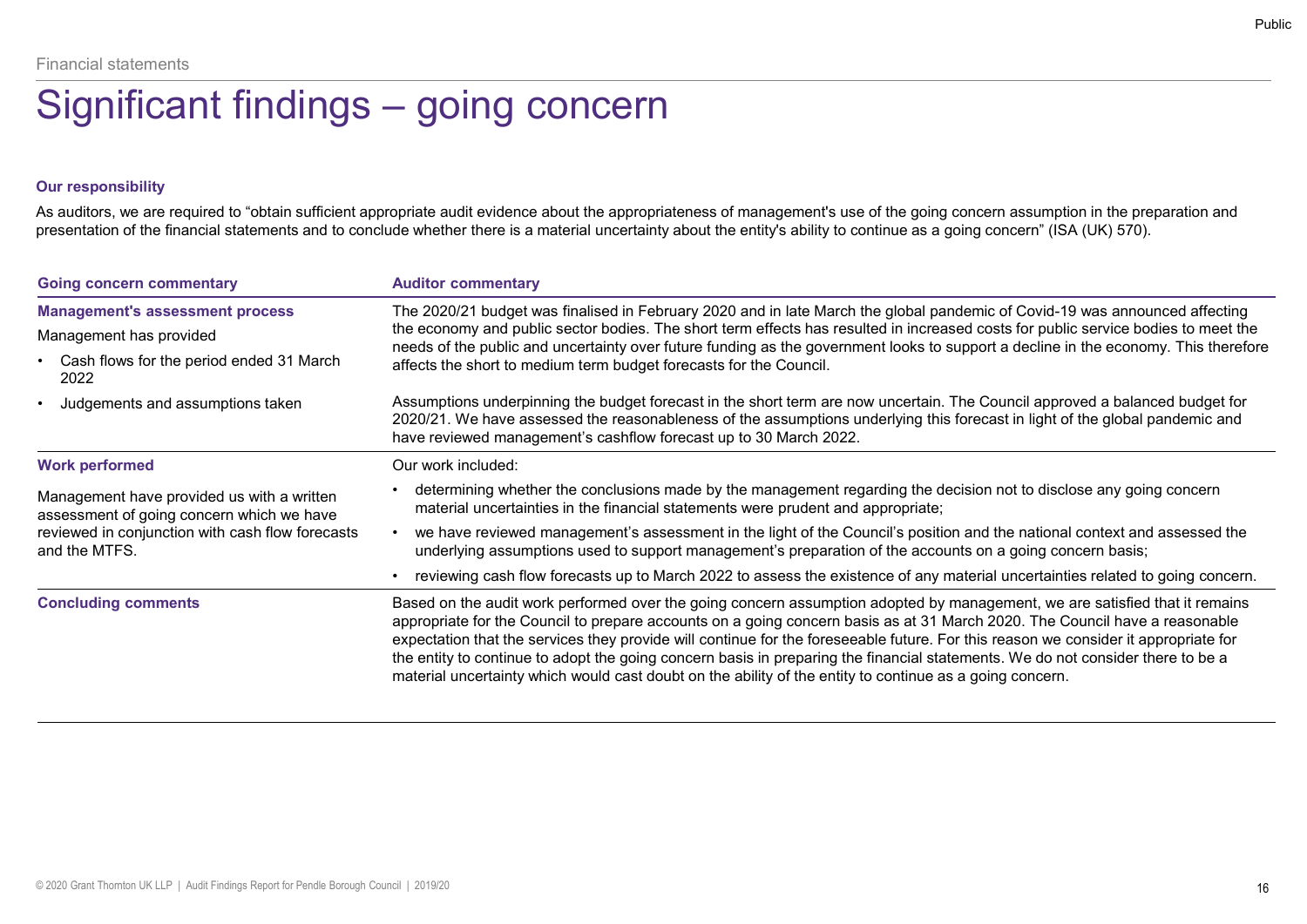# Other matters for communication

| <b>Financial statements</b>                             |                                                                                                                                                                                                                                                        |
|---------------------------------------------------------|--------------------------------------------------------------------------------------------------------------------------------------------------------------------------------------------------------------------------------------------------------|
|                                                         | Other matters for communication                                                                                                                                                                                                                        |
|                                                         | We set out below details of other matters which we, as auditors, are required by auditing standards and the Code to communicate to those charged with governance.                                                                                      |
| <b>Issue</b>                                            | <b>Auditor commentary</b>                                                                                                                                                                                                                              |
| <b>Matters in relation to fraud</b>                     | We have previously discussed the risk of fraud with the Accounts and Audit Committee. We have not been made aware of any other incidents<br>in the period and no other issues have been identified during the course of our audit procedures.          |
| <b>Matters in relation to related</b><br><b>parties</b> | We are not aware of any related parties or related party transactions which have not been disclosed.                                                                                                                                                   |
| <b>Matters in relation to laws and</b><br>regulations   | You have not made us aware of any significant incidences of non-compliance with relevant laws and regulations and we have not identified any<br>incidences from our audit work.                                                                        |
|                                                         | A letter of representation has been requested from the Council, which is included in the Accounts and Audit Committee papers.                                                                                                                          |
| <b>Written representations</b>                          |                                                                                                                                                                                                                                                        |
| <b>Confirmation requests from third</b><br>parties      | We requested from management permission to send confirmation requests to the bank, investment bodies and long term debtors. This<br>permission was granted and the requests were sent. All of these requests were returned with positive confirmation. |
| <b>Disclosures</b>                                      | Our review found no material omissions in the financial statements.                                                                                                                                                                                    |
| <b>Audit evidence and</b><br>explanations/significant   | All information and explanations requested from management are being provided.                                                                                                                                                                         |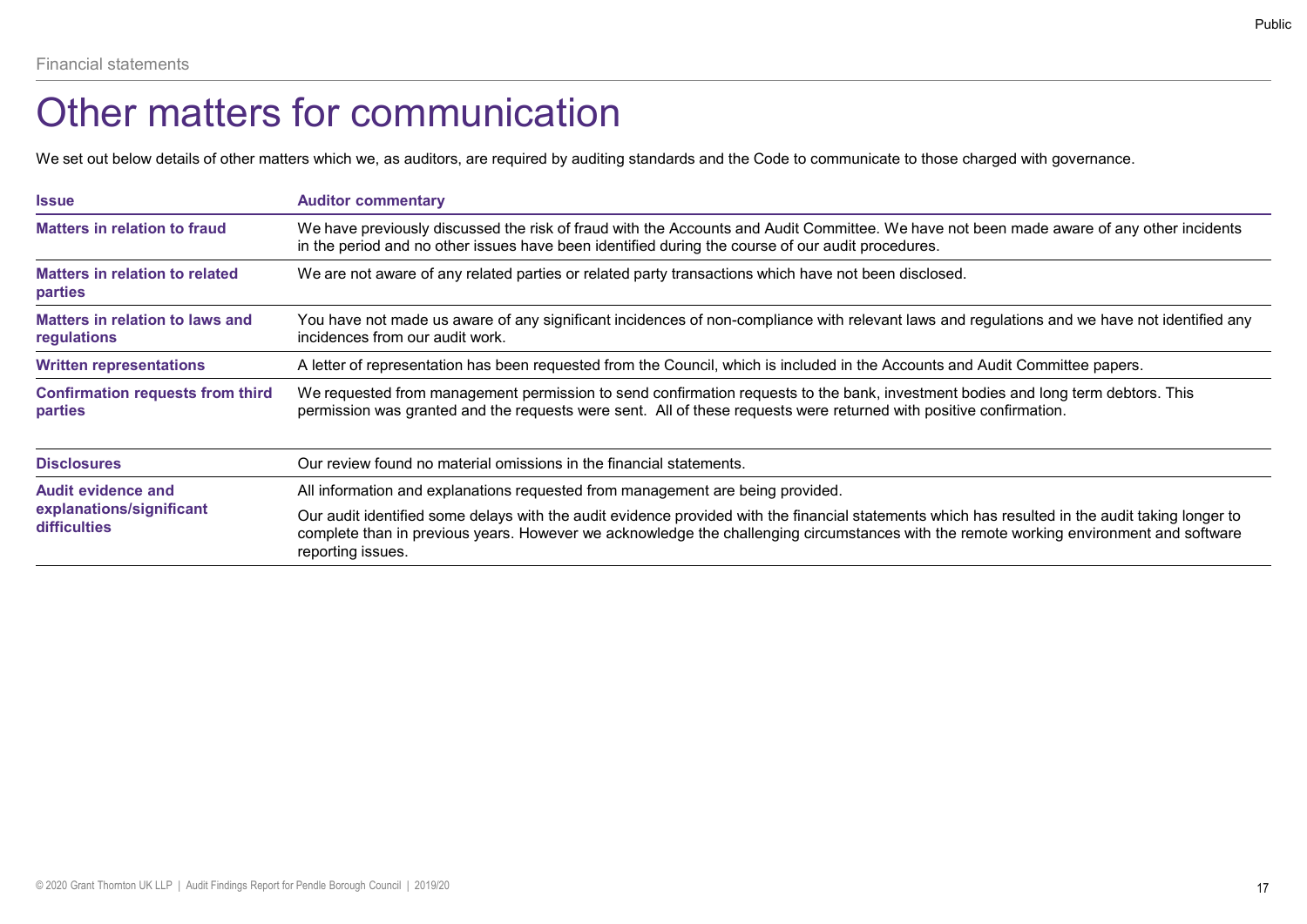# Other responsibilities under the Code

| <b>Financial statements</b>                                     |                                                                                                                                                                                                                                                                                                                                                      |
|-----------------------------------------------------------------|------------------------------------------------------------------------------------------------------------------------------------------------------------------------------------------------------------------------------------------------------------------------------------------------------------------------------------------------------|
|                                                                 | Other responsibilities under the Code                                                                                                                                                                                                                                                                                                                |
| <b>Issue</b>                                                    | <b>Commentary</b>                                                                                                                                                                                                                                                                                                                                    |
| <b>Other information</b>                                        | We are required to give an opinion on whether the other information published together with the audited financial statements (including the<br>Annual Governance Statement and Narrative Report, is materially inconsistent with the financial statements or our knowledge obtained in the<br>audit or otherwise appears to be materially misstated. |
|                                                                 | No inconsistencies have been identified. We plan to issue an unmodified opinion in this respect – refer to appendix D.                                                                                                                                                                                                                               |
| Matters on which we report by                                   | We are required to report on a number of matters by exception in a numbers of areas:                                                                                                                                                                                                                                                                 |
| exception                                                       | • If the Annual Governance Statement does not meet the disclosure requirements set out in the CIPFA/SOLACE guidance or is misleading<br>or inconsistent with the other information of which we are aware from our audit                                                                                                                              |
|                                                                 | • If we have applied any of our statutory powers or duties                                                                                                                                                                                                                                                                                           |
|                                                                 | We have nothing to report on these matters                                                                                                                                                                                                                                                                                                           |
|                                                                 | We are required to carry out specified procedures (on behalf of the NAO) on the Whole of Government Accounts (WGA) consolidation pack                                                                                                                                                                                                                |
| <b>Specified procedures for Whole</b><br>of Government Accounts | under WGA group audit instructions.                                                                                                                                                                                                                                                                                                                  |
|                                                                 | Detailed work is not required as the Council does not exceed the threshold.                                                                                                                                                                                                                                                                          |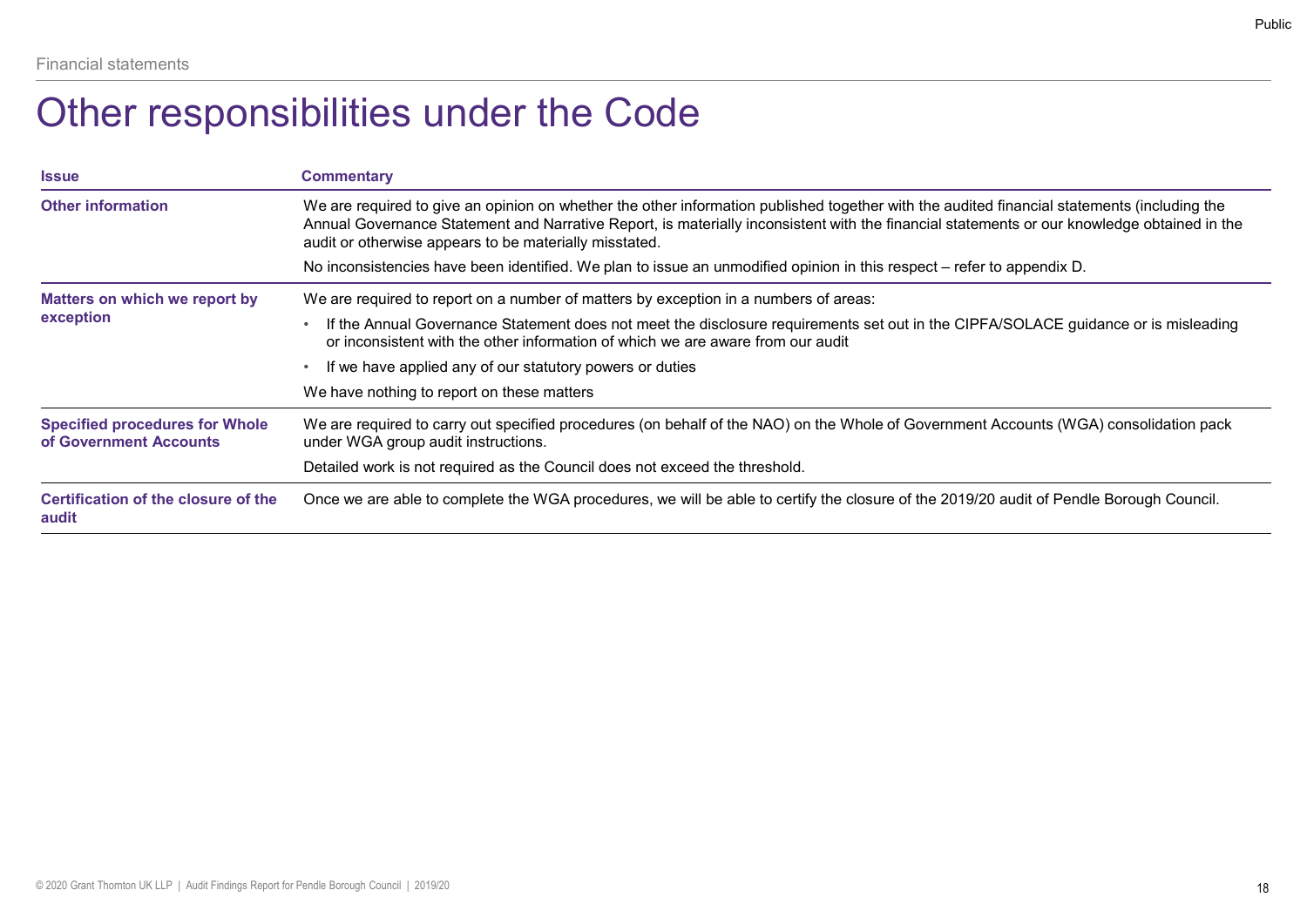Value for Money<br> **Value for Money**<br>
Background to our VFM approach<br>
We are required to satisfy ourselves that the Council has made proper arrangements for<br>
Securing economy, efficiency and effectiveness in its use of resou We are required to satisfy ourselves that the Council has made proper arrangements for securing economy, efficiency and effectiveness in its use of resources. This is known as the Value for Money (VFM) conclusion.

We are required to carry out sufficient work to satisfy ourselves that proper arrangements are in place at the Council. In carrying out this work, we are required to follow the NAO's Auditor Guidance Note 3 (AGN 03) issued in April 2020. AGN 03 identifies one single<br>We have not identified any new VfM risks in relation to Covid-19. We do not consider criterion for auditors to evaluate: Value for Money<br>  $\sqrt{a}\ll 10^\circ$  for Money<br>
Background to our VFM approach<br>
We are required to statsfy ourselves that the Council has made proper arrangements for<br>
we are required to statsform as<br>
securing economy, efficien Vallue for Money<br>
We are required to satisfy curselves that the Council has mede proper arrangements for<br>
We are required to satisfy curselves that the Council has mede proper arrangements for<br>
securing economy, efficiency Value for Money<br>
Yalue for Money<br>
Hackground to our VFM approach<br>
We are required to satisfy ourselves that the Council has made proper arrangements for<br>
Securing economy, efficiency and effectiveness in its use of resourc



We carried out an initial risk assessment in February 2020 and identified one significant risk in respect of specific areas of proper arrangements using the guidance contained in AGN03. We communicated this to you in our Audit Plan dated July 2020.

We have continued our review of relevant documents up to the date of giving our report, and have not identified any further significant risks where we need to perform further work.

Covid-19 to be a significant risk given the date of the pandemic.

Public<br>Risk assessment<br>We carried out an initial risk assessment in February 2020 and identified one significant<br>risk in respect of specific areas of proper arrangements using the guidance contained in<br>AGN03. We communicat We carried out further work only in respect of the significant risks we identified from our initial and ongoing risk assessment. Where our consideration of the significant risks determined that arrangements were not operating effectively, we have used the examples of proper arrangements from AGN 03 to explain the gaps in proper arrangements that we have reported in our VFM conclusion.

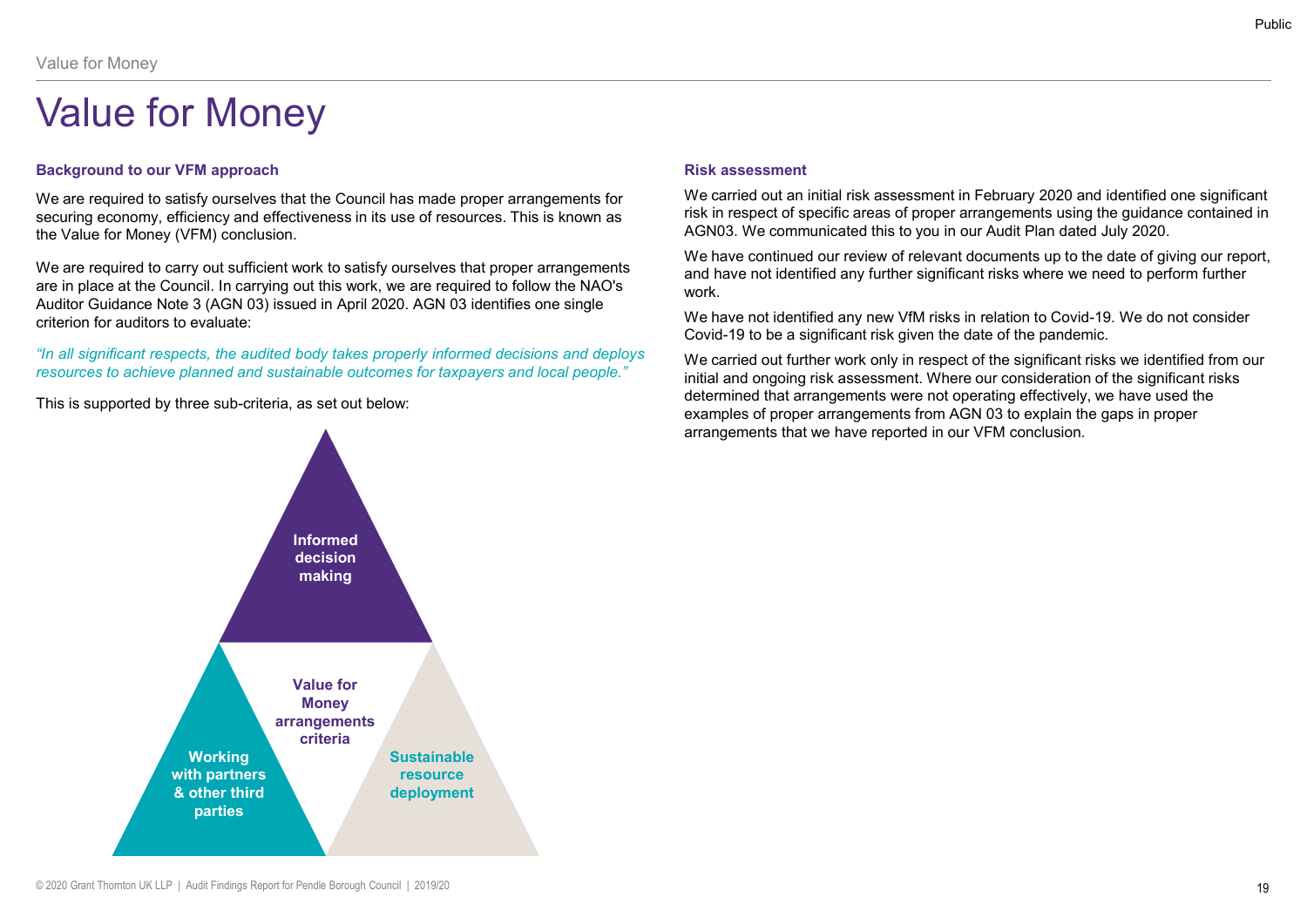# Our work

AGN 03 requires us to disclose our views on significant qualitative aspects of the Council's arrangements for delivering economy, efficiency and effectiveness. Financial Position Council's we did the conclusions we develope and the council's vector of delivering economy, efficiency and effectiveness. We did arrangements for delivering economy, efficiency and effectiveness. We di

We have focused our work on the significant risks that we identified in the Council's arrangements. In arriving at our conclusion, our main considerations were:

Financial Position.

We have set out more detail on the risk we identified, the results of the work we performed, and the conclusions we drew from this work on pages 21 to 22.

# Overall conclusion

Based on the work we performed to address the significant risks, we are satisfied that the Council had proper arrangements for securing economy, efficiency and effectiveness in its use of resources.

The text of our report, which confirms this can be found at Appendix D.

# Significant difficulties in undertaking our work

We did not identify any significant difficulties in undertaking our work on your arrangements which we wish to draw to your attention.

# Significant matters discussed with management

There were no matters where no other evidence was available or matters of such significance to our conclusion or that we required written representation from management or those charged with governance.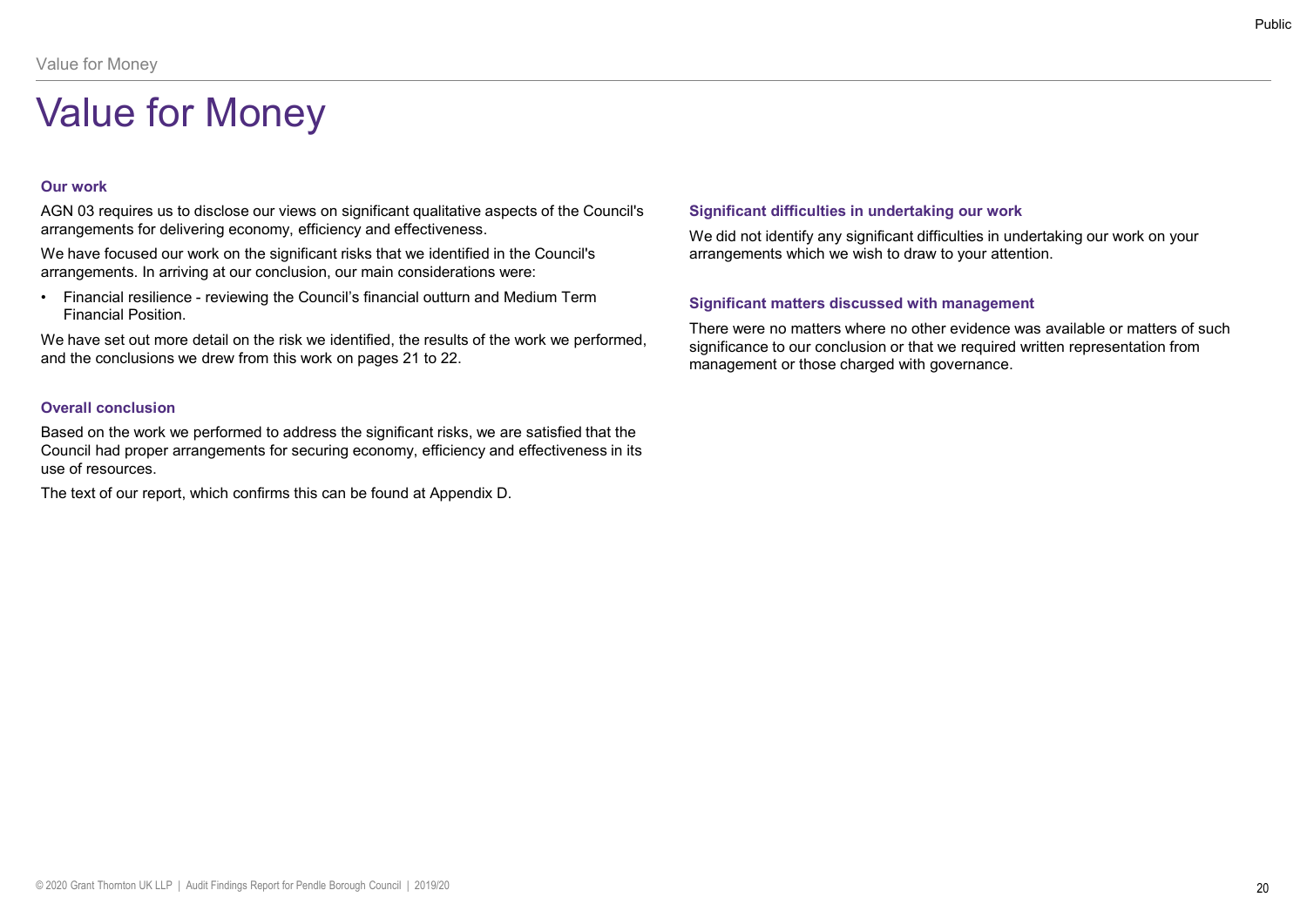# Key findings

| Value for Money                                                                                                                                                                                                                                                                                                                                                                                                                                                                                                                                                                                                                                                                                                                                                                                                                                                                                                                                       |                                                                                                                                                                                                                                                                                                                                                                                                                                                                                                                                                                                                                                                                                                                                                                                                                                                                                                                                                                                                                                                                                                                                                                                                                                                                                                                                                                         |                                                                                                                                              |
|-------------------------------------------------------------------------------------------------------------------------------------------------------------------------------------------------------------------------------------------------------------------------------------------------------------------------------------------------------------------------------------------------------------------------------------------------------------------------------------------------------------------------------------------------------------------------------------------------------------------------------------------------------------------------------------------------------------------------------------------------------------------------------------------------------------------------------------------------------------------------------------------------------------------------------------------------------|-------------------------------------------------------------------------------------------------------------------------------------------------------------------------------------------------------------------------------------------------------------------------------------------------------------------------------------------------------------------------------------------------------------------------------------------------------------------------------------------------------------------------------------------------------------------------------------------------------------------------------------------------------------------------------------------------------------------------------------------------------------------------------------------------------------------------------------------------------------------------------------------------------------------------------------------------------------------------------------------------------------------------------------------------------------------------------------------------------------------------------------------------------------------------------------------------------------------------------------------------------------------------------------------------------------------------------------------------------------------------|----------------------------------------------------------------------------------------------------------------------------------------------|
| <b>Value for Money</b><br><b>Key findings</b><br><b>Significant risk</b>                                                                                                                                                                                                                                                                                                                                                                                                                                                                                                                                                                                                                                                                                                                                                                                                                                                                              | We set out below our key findings against the significant risks we identified through our initial risk assessment and further risks identified through our ongoing review of documents.<br><b>Findings</b>                                                                                                                                                                                                                                                                                                                                                                                                                                                                                                                                                                                                                                                                                                                                                                                                                                                                                                                                                                                                                                                                                                                                                              | <b>Conclusion</b>                                                                                                                            |
| <b>Financial Sustainability</b><br>Consistent with previous years the Council has<br>delivered its planned outturn for 2018/19 with a<br>balanced position against its net expenditure budget of<br>£12.197m delivering its savings of £847,000 and<br>utilised £319,000 from the Budget Strategy reserve (a<br>reduction of £169,000 on the original planned transfer<br>figure). The Council maintained its General Fund<br>Balance at £1,000,000 which has been the level the<br>Council has set for several years as the 'minimum<br>working balance', together with £6.374m in Earmarked<br>Reserves, including £2.988m in the Budget Strategy<br>Reserve.<br>In February 2019 the Council set a balanced budget for<br>2019/20, approving Net Revenue Expenditure of<br>£13,525k. In January the Council reported a projected<br>underspend of £175k against the 2019/20 budget and<br>approved revised Net Revenue Expenditure of<br>£13,350k. | Consistent with previous years the Council has delivered its planned outturn for 2019/20.<br>When setting the budget, the Council planned to use £1.1m from the budget support<br>reserve to support the revenue budget. This went down to £0.9m on the revised budgets<br>and the actual slippage was in fact £424k due to underspends in net cost of services.<br>The revenue outturn includes the creation of 3 new reserves:<br>COVID19 Support reserve Council received £70k in March 2020 this was placed in an<br>earmarked reserve to be paid in 2020/21 with the second tranche of funding which was<br>£909k.<br>Future High Streets Fund - £138k have been separately identified in an earmarked<br>reserve as part of the 2019/20 outturn position.<br>Towns Fund Reserve - £162k have been separately earmarked on closure of the<br>2019/20 accounts for release in future years.<br>In March 2020 the Council, like every other council were impacted by the COVID 19<br>epidemic. The impact of this has been felt throughout the Council's services. The Council<br>has had to incur additional expenditure which includes increased support to the leisure<br>trust, implementation of the track and trace system as well as the costs to enable staff to<br>work remotely. As well as the increased expenditure the Council has also suffered from a | We conclude that there are<br>appropriate arrangements in<br>place for the in year reporting<br>and monitoring of the<br>financial position. |
| Significant pressures remain for the Medium Term<br>Financial Plan. The Council have previously reported<br>that savings of around £4m are required over the three<br>year period to 2022/23, with the Budget Strategy<br>Reserve projected to be almost exhausted by 2023.<br>We will continue to monitor the Authority's financial<br>position through regular meetings with senior<br>management and consider how the Authority manages<br>its budget. We will continue to assess progress in the<br>identification and delivery of the future savings required<br>as identified in the current iteration of the MTFP.                                                                                                                                                                                                                                                                                                                             | reduction of income through the pandemic. The Council estimated the potential impact of<br>this as at September 2020 was £2.7m the Council notifies central government of these<br>costs on a monthly return. Government support has been provided to cover part of these<br>costs, as at September 2020, the Council has received £1.1m. Other support maybe<br>available to cover part of these costs however the Council have also created a reserve of<br>£1.5m to cover these costs. The reserve has been funded using £1.250m from the budget<br>strategy reserve and £0.250m from the general fund working balance.<br>The Medium-term financial strategy of the Council has been updated following the<br>pandemic and shows the councils continued struggle. The Council has set a balanced<br>budget for 2020/21 this has been achieved by using £714k of the budget reserve, the last<br>of the budget reserve will be used in 2021/22. For the three years from 2021/22 the                                                                                                                                                                                                                                                                                                                                                                                 |                                                                                                                                              |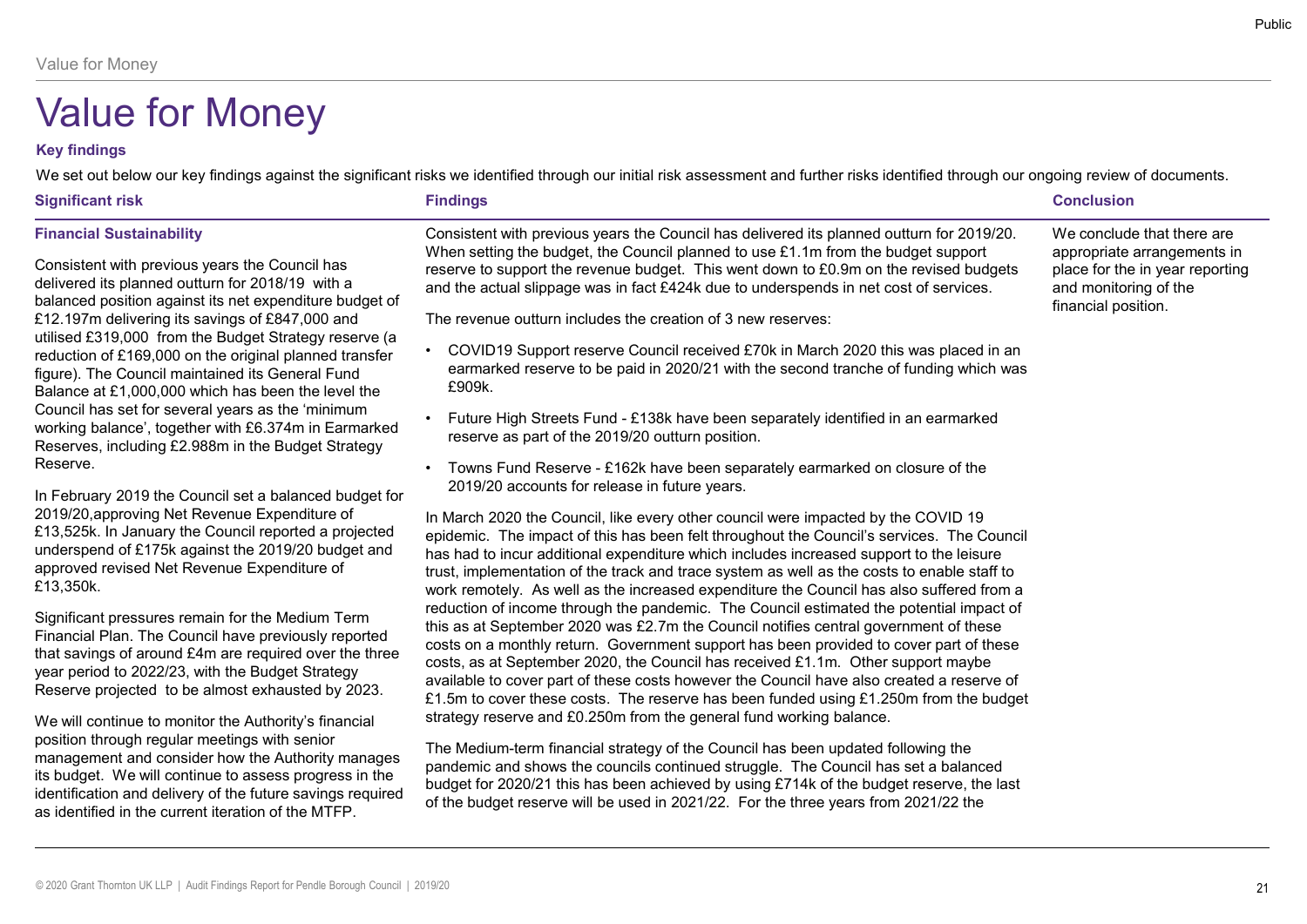# Key findings

| Value for Money<br><b>Value for Money</b> |                                                                                                                                                                                                                                                                                                                                                                                                                                            |                   |
|-------------------------------------------|--------------------------------------------------------------------------------------------------------------------------------------------------------------------------------------------------------------------------------------------------------------------------------------------------------------------------------------------------------------------------------------------------------------------------------------------|-------------------|
| <b>Key findings</b>                       | We set out below our key findings against the significant risks we identified through our initial risk assessment and further risks identified through our ongoing review of documents.                                                                                                                                                                                                                                                    |                   |
| <b>Significant risk</b>                   | <b>Findings</b>                                                                                                                                                                                                                                                                                                                                                                                                                            | <b>Conclusion</b> |
| Continued:                                | Council does forecast a shortfall of around £3.1m which is around £1m each year.<br>However this is based on a range of assumptions that may change throughout the period.<br>Therefore, the Council will have to continue to identify ways in which they can continue<br>with their established financial strategy which is to:                                                                                                           |                   |
|                                           | GROW council's income by increasing taxable capacity both in business rates and<br>$\bullet$<br>council tax.                                                                                                                                                                                                                                                                                                                               |                   |
|                                           | CHARGING for services so raising income whilst continuing with the services the<br>$\bullet$<br>resident's value.                                                                                                                                                                                                                                                                                                                          |                   |
|                                           | SAVING costs by looking at how the Council delivers services                                                                                                                                                                                                                                                                                                                                                                               |                   |
|                                           | STOP spending on lower or non-priority areas.                                                                                                                                                                                                                                                                                                                                                                                              |                   |
|                                           | As well as undertaking a review of remaining reserves and balances to determine the<br>scope and implications of freeing up committed resources in support of the General Fund<br>Budget and so restoring the balance of General fund back to £1m.                                                                                                                                                                                         |                   |
|                                           | The Council has a General Fund balance of £1m at the year end which is the limit they<br>would like to maintain. If the council were unable to identify further savings to fund the<br>budget they will need to look at further options, including the use of Earmarked Reserves.<br>The Council realises this is not the way forward and are confident savings will be identified<br>to fund the budget gap and minimal reserves are used |                   |
|                                           | The Council is currently reviewing saving options for 2021/22 through the budget working<br>group. Both Officers and Members need to make sure that effective financial management<br>continues to be at the heart of all decisions to ensure that the Council is best placed to<br>deal with the challenges ahead.                                                                                                                        |                   |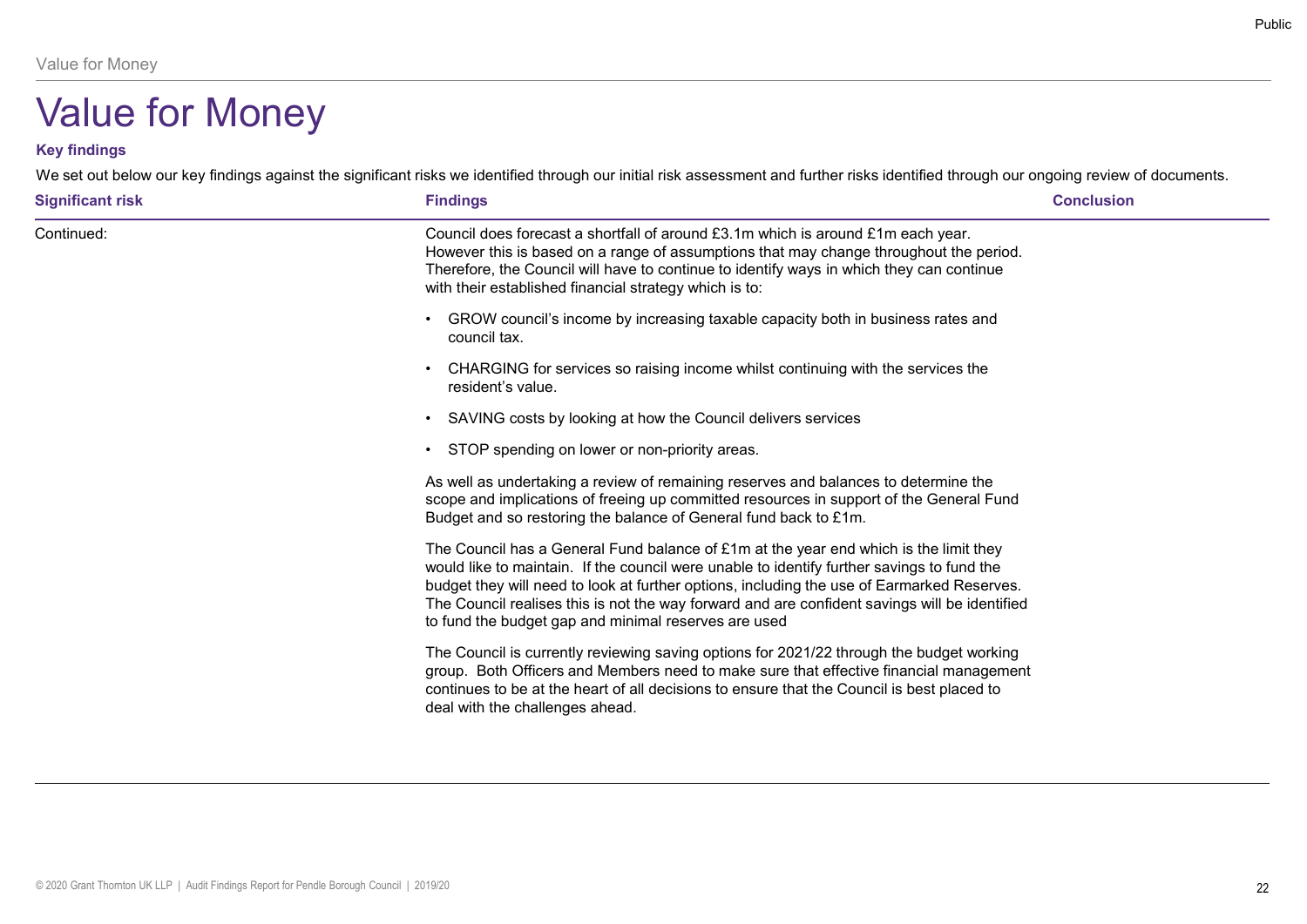# Independence and ethics

Public<br>We confirm that there are no significant facts or matters that impact on our independence as auditors that we are required or wish to draw to your attention. We have complied with the<br>Financial Reporting Council's E Financial Reporting Council's Ethical Standard and confirm that we, as a firm, and each covered person, are independent and are able to express an objective opinion on the financial statements Independence and ethics<br>
Independence and ethics<br>
We confirm that there are no significant facts or matters that impact on our independence as auditors that we are required or wish to draw to your attention. We have compli

We confirm that we have implemented policies and procedures to meet the requirements of the Financial Reporting Council's Ethical Standard and we as a firm, and each covered person, confirm that we are independent and are able to express an objective opinion on the financial statements.

requirements for auditors of local public bodies.

Details of fees charged are detailed in Appendix C.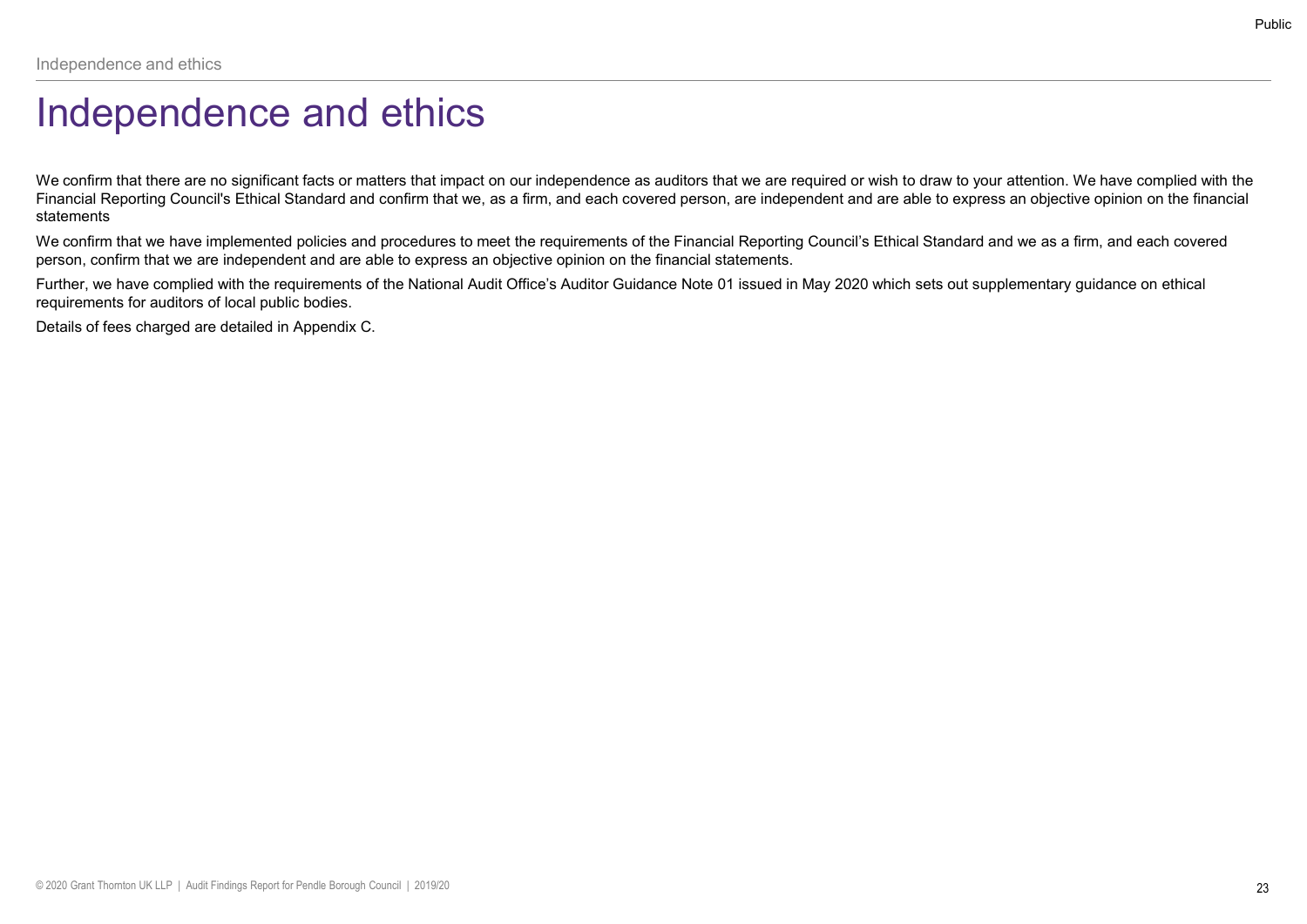# Independence and ethics

# Audit and Non-audit services

|                                                         |                                                                                                  | Public                                                                                                                                                                                                                                                                                                                                                                                                                                          |
|---------------------------------------------------------|--------------------------------------------------------------------------------------------------|-------------------------------------------------------------------------------------------------------------------------------------------------------------------------------------------------------------------------------------------------------------------------------------------------------------------------------------------------------------------------------------------------------------------------------------------------|
| Independence and ethics                                 |                                                                                                  |                                                                                                                                                                                                                                                                                                                                                                                                                                                 |
|                                                         | Independence and ethics                                                                          |                                                                                                                                                                                                                                                                                                                                                                                                                                                 |
| <b>Audit and Non-audit services</b>                     |                                                                                                  |                                                                                                                                                                                                                                                                                                                                                                                                                                                 |
|                                                         |                                                                                                  |                                                                                                                                                                                                                                                                                                                                                                                                                                                 |
|                                                         | the threats to our independence and safeguards that have been applied to mitigate these threats. | For the purposes of our audit we have made enquiries of all Grant Thornton UK LLP teams providing services to the Council. The following non-audit services were identified as well as                                                                                                                                                                                                                                                          |
|                                                         | <b>Fees £ Threats identified</b>                                                                 | <b>Safeguards</b>                                                                                                                                                                                                                                                                                                                                                                                                                               |
| <b>Audit related</b>                                    |                                                                                                  |                                                                                                                                                                                                                                                                                                                                                                                                                                                 |
| <b>Certification of Housing</b><br><b>Benefit Claim</b> | 11,000 Self-Interest because this is a<br>recurring fee                                          | The level of this recurring fee taken on its own is not considered a significant threat to independence as the fee<br>for this work is £11,000 in comparison to the total fee for the audit of £38,185 and in particular relative to Grant<br>Thornton UK LLP's turnover overall. Further, it is a fixed fee and there is no contingent element to it. These<br>factors all mitigate the perceived self-interest threat to an acceptable level. |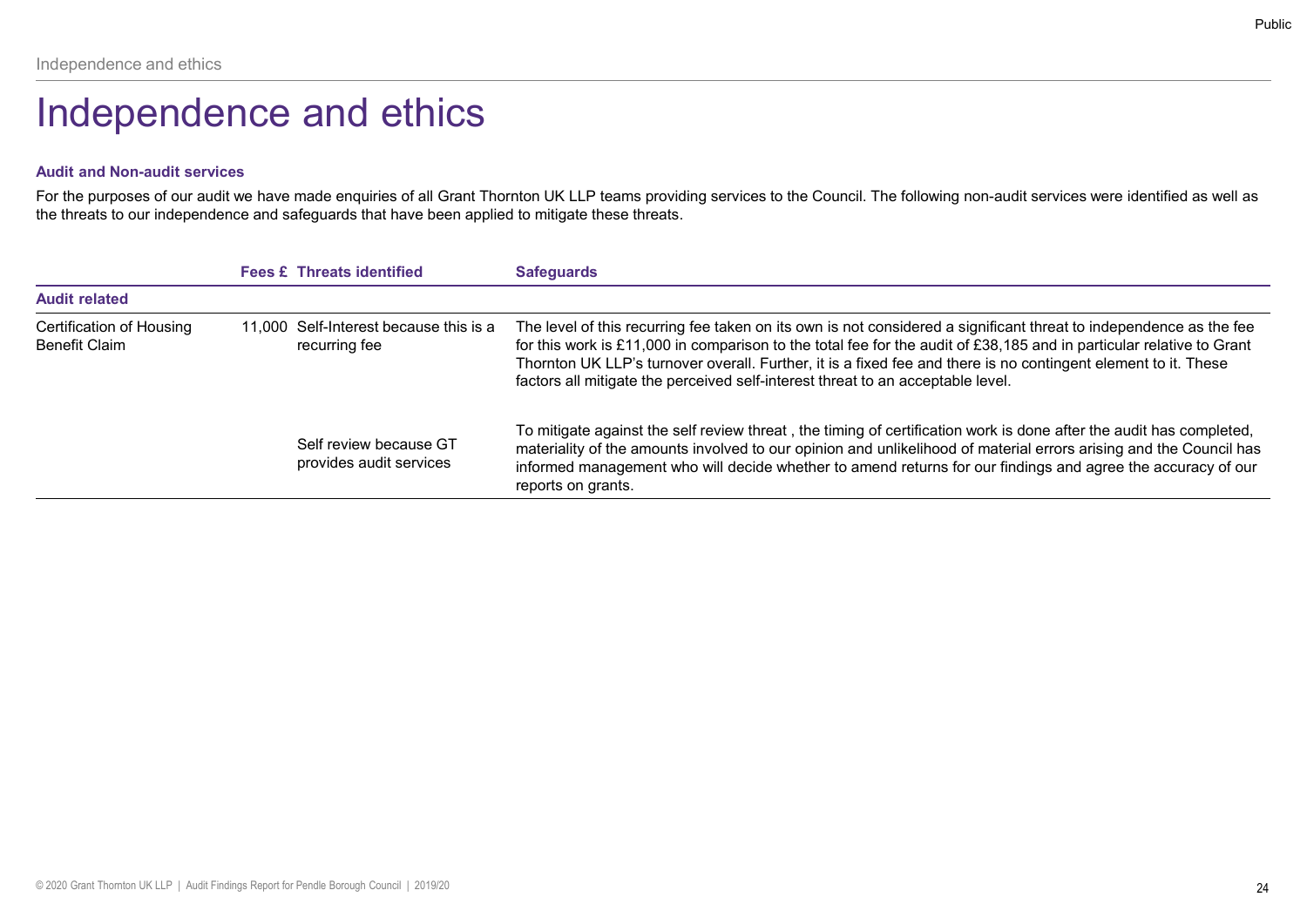# Appendix A<br>Action plan Action plan

We have identified one recommendation for the Council as a result of issues identified during the course of our audit. We have agreed our recommendations with management and we will report on progress on these recommendations during the course of the 2020/21 audit. The matters reported here are limited to those deficiencies that we have identified during the<br>course of our audit and that we have c Appendix A<br> **Action plan**<br>
We have identified one recommendation for the Council as a result of issues identified during the course of our audit. We have agreed our recommendations with management and we<br>
We have identifie

|                                                                                                       |                                                                                                                                                   | Pul                                                                                                                                                                                                                                                                                                                                                                         |
|-------------------------------------------------------------------------------------------------------|---------------------------------------------------------------------------------------------------------------------------------------------------|-----------------------------------------------------------------------------------------------------------------------------------------------------------------------------------------------------------------------------------------------------------------------------------------------------------------------------------------------------------------------------|
| Appendix A                                                                                            |                                                                                                                                                   |                                                                                                                                                                                                                                                                                                                                                                             |
| <b>Action plan</b>                                                                                    |                                                                                                                                                   |                                                                                                                                                                                                                                                                                                                                                                             |
|                                                                                                       | course of our audit and that we have concluded are of sufficient importance to merit being reported to you in accordance with auditing standards. | We have identified one recommendation for the Council as a result of issues identified during the course of our audit. We have agreed our recommendations with management and we<br>will report on progress on these recommendations during the course of the 2020/21 audit. The matters reported here are limited to those deficiencies that we have identified during the |
| <b>Assessment</b>                                                                                     | <b>Issue and risk</b>                                                                                                                             | <b>Recommendations</b>                                                                                                                                                                                                                                                                                                                                                      |
|                                                                                                       | <b>Surplus Assets</b>                                                                                                                             | Surplus assets should be revalued on an annual basis.                                                                                                                                                                                                                                                                                                                       |
|                                                                                                       | Surplus Assets are stated at fair value therefore should be                                                                                       | <b>Management response</b>                                                                                                                                                                                                                                                                                                                                                  |
| <b>Medium</b>                                                                                         | reassessed on an annual basis.                                                                                                                    | We have instructed our valuers to complete this in future years.                                                                                                                                                                                                                                                                                                            |
|                                                                                                       |                                                                                                                                                   |                                                                                                                                                                                                                                                                                                                                                                             |
|                                                                                                       |                                                                                                                                                   |                                                                                                                                                                                                                                                                                                                                                                             |
|                                                                                                       |                                                                                                                                                   |                                                                                                                                                                                                                                                                                                                                                                             |
|                                                                                                       |                                                                                                                                                   |                                                                                                                                                                                                                                                                                                                                                                             |
|                                                                                                       |                                                                                                                                                   |                                                                                                                                                                                                                                                                                                                                                                             |
|                                                                                                       |                                                                                                                                                   |                                                                                                                                                                                                                                                                                                                                                                             |
|                                                                                                       |                                                                                                                                                   |                                                                                                                                                                                                                                                                                                                                                                             |
|                                                                                                       |                                                                                                                                                   |                                                                                                                                                                                                                                                                                                                                                                             |
|                                                                                                       |                                                                                                                                                   |                                                                                                                                                                                                                                                                                                                                                                             |
|                                                                                                       |                                                                                                                                                   |                                                                                                                                                                                                                                                                                                                                                                             |
| <b>Controls</b><br>High - Significant effect on control system<br>• Medium - Effect on control system |                                                                                                                                                   |                                                                                                                                                                                                                                                                                                                                                                             |

### **Controls**

- 
- 
-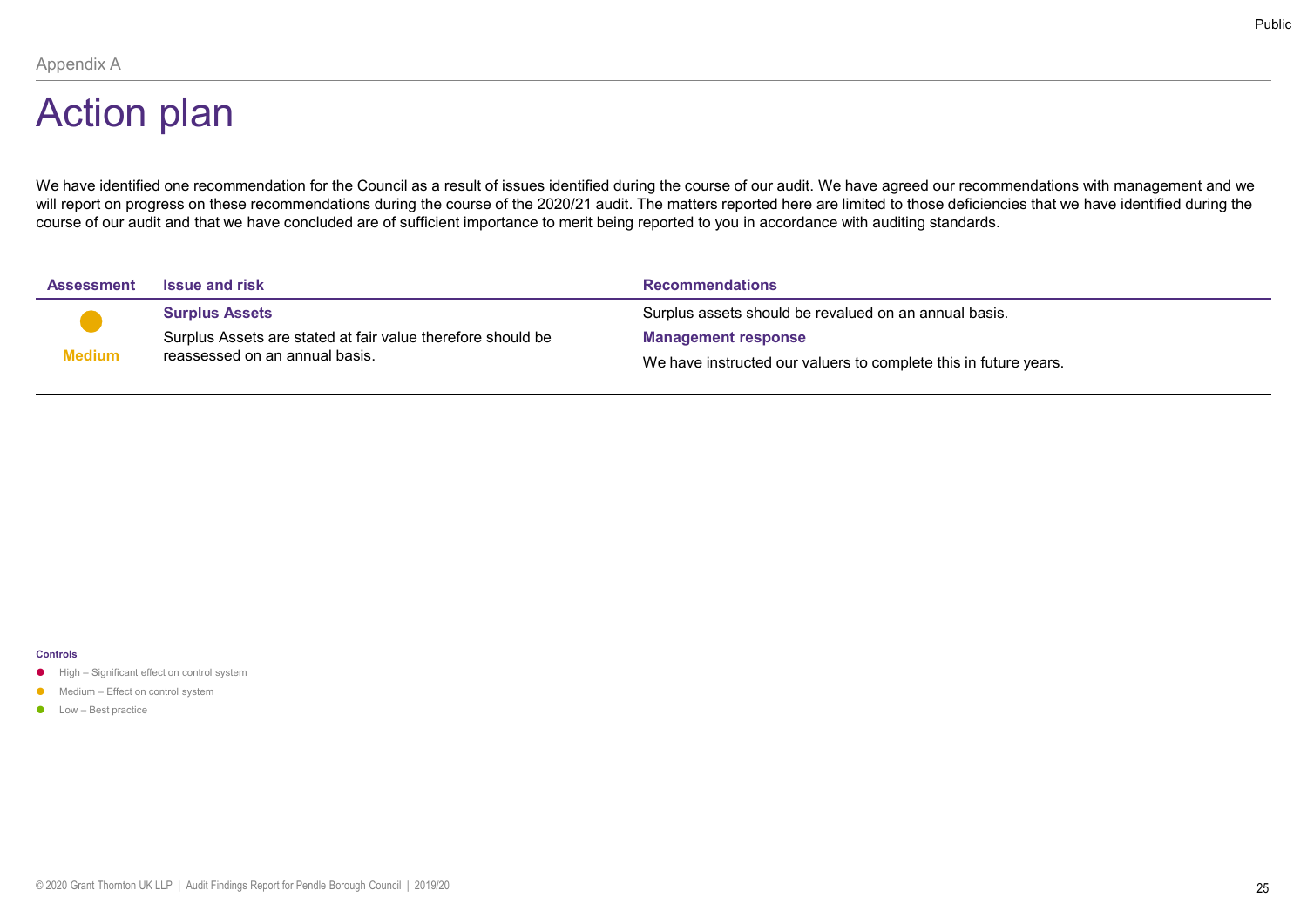# **Appendix B**<br>Audit adjustments Audit adjustments

# Misclassification and disclosure changes

|                                                                                         |                                                                                                                                                                                                                                                                                                                                    |                                                  | Public           |
|-----------------------------------------------------------------------------------------|------------------------------------------------------------------------------------------------------------------------------------------------------------------------------------------------------------------------------------------------------------------------------------------------------------------------------------|--------------------------------------------------|------------------|
| Appendix B<br><b>Audit adjustments</b>                                                  |                                                                                                                                                                                                                                                                                                                                    |                                                  |                  |
| <b>Misclassification and disclosure changes</b>                                         | We are required to report all non trivial misstatements to those charged with governance, whether or not the accounts have been adjusted by management.<br>The table below provides details of misclassification and disclosure changes identified during the audit which have been made in the final set of financial statements. |                                                  |                  |
| <b>Disclosure omission</b>                                                              | <b>Detail</b>                                                                                                                                                                                                                                                                                                                      | <b>Auditor recommendations</b>                   | <b>Adjusted?</b> |
| Note 1 Accounting Policies and Note 11 PPE -<br>Depreciation                            | The notes make references to reducing balance percentages<br>that are no longer relevant to the asset category.                                                                                                                                                                                                                    | Remove references that are no longer<br>relevant |                  |
| Note 3 Assumptions made the future and other major<br>sources of estimation uncertainty | The pension fund auditor will include an emphasis of matter in<br>the audit report drawing attention to a material valuation<br>uncertainty relating to the Fund's real estate portfolio.                                                                                                                                          | Amend the accounts to include this<br>disclosure |                  |
| Note 27 Expenditure and Income analysed by Nature                                       | An adjustment was made between categories as insurance<br>was charged generally to support service recharges but has<br>now been charged to the specific category the insurance<br>relates to.                                                                                                                                     | Amend to the correct category                    |                  |
| Note 30 External Audit Costs                                                            | The note is to be adjusted to include the audit rebate.                                                                                                                                                                                                                                                                            | Amend the accounts to include this<br>disclosure | $\checkmark$     |
| Note 34 Defined Benefit Pension Schemes                                                 | This note is to include further narrative in relation to the<br>McCloud adjustment.                                                                                                                                                                                                                                                | Amend the accounts to include this<br>disclosure | $\checkmark$     |
|                                                                                         | The note was not available at draft statements, this has now                                                                                                                                                                                                                                                                       | Update the accounts with the note                | $\checkmark$     |
| <b>Collection Fund Note 11 Lancashire Business Rates</b><br>Pooling Arrangements        | been received.                                                                                                                                                                                                                                                                                                                     |                                                  |                  |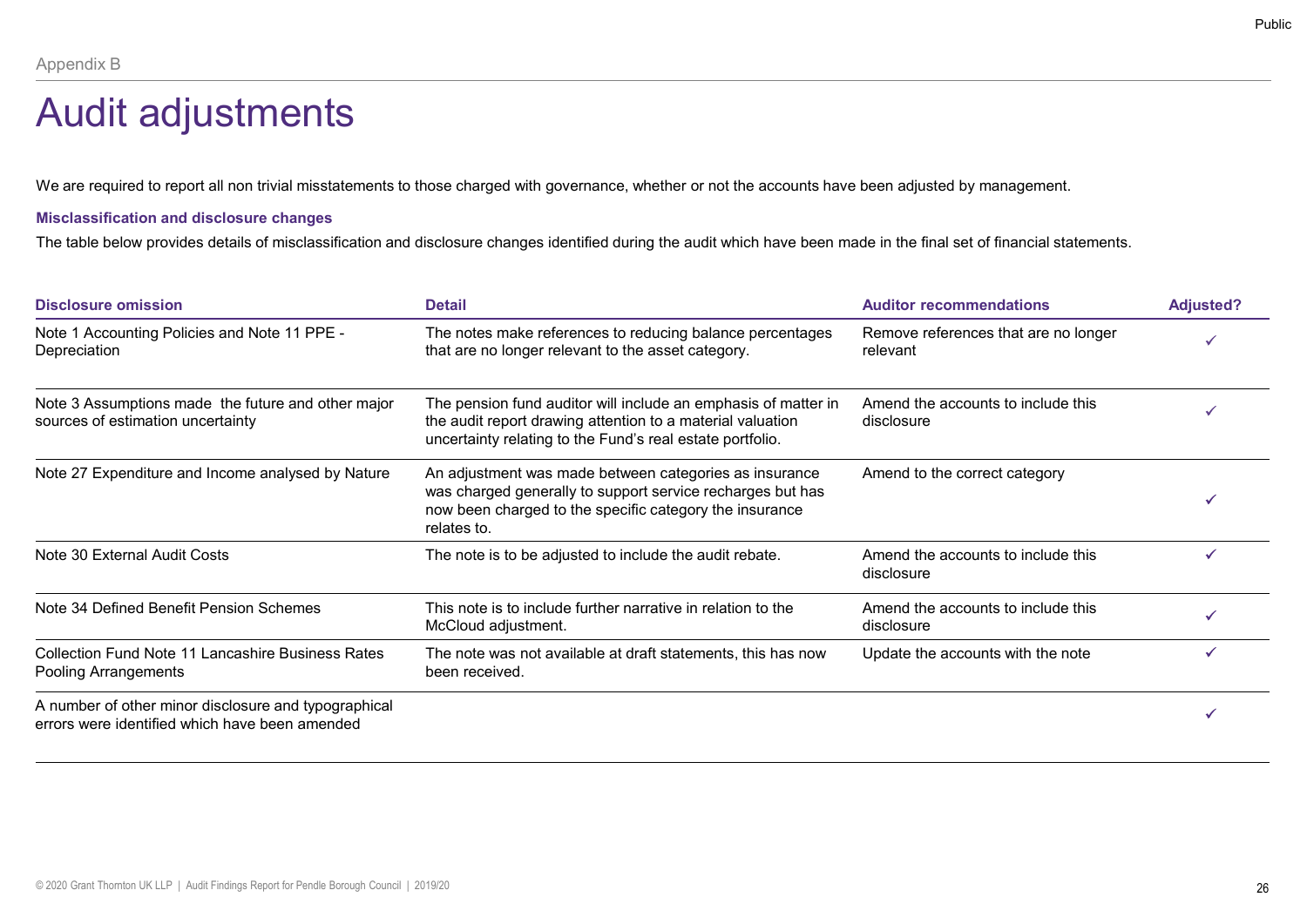# **Appendix B**<br>Audit adjustments Audit adjustments

# Impact of unadjusted misstatements

| Appendix B<br><b>Audit adjustments</b>                                                                                                                                                                                                                                                                                                                                                                                                                                                                                                                                                                                                                                                                                                                    |                                           |                                 |                     |                                                                          |
|-----------------------------------------------------------------------------------------------------------------------------------------------------------------------------------------------------------------------------------------------------------------------------------------------------------------------------------------------------------------------------------------------------------------------------------------------------------------------------------------------------------------------------------------------------------------------------------------------------------------------------------------------------------------------------------------------------------------------------------------------------------|-------------------------------------------|---------------------------------|---------------------|--------------------------------------------------------------------------|
| Impact of unadjusted misstatements<br>The table below provides details of adjustments identified during the 2019/20 audit which have not been made within the final set of financial statements. The Accounts and Audit<br>Committee Committee is required to approve management's proposed treatment of all items recorded within the table below:                                                                                                                                                                                                                                                                                                                                                                                                       |                                           |                                 |                     |                                                                          |
|                                                                                                                                                                                                                                                                                                                                                                                                                                                                                                                                                                                                                                                                                                                                                           | <b>Comprehensive Income and</b>           | <b>Statement of Financial</b>   | Impact on total net |                                                                          |
| <b>Detail</b><br>Revaluations - We identified 2 incidents were individual<br>industrial units within an estate, historically held independently<br>in the fixed asset register had been aggregated in year.<br>Upon enquiry, it was confirmed that there has been no material<br>changes in use, additions or disposals to the asset. The<br>reason for aggregation was following valuers instructions in<br>order to include the land value for the estate which had not<br>been included in the value for each individual unit.<br>The individual assets were revalued down to zero and the<br>combined asset was accounted for as a revaluation from nil.<br>As there is no change to the assets this charge to the CIES<br>should not have been made. | <b>Expenditure Statement £'000</b><br>406 | <b>Position £' 000</b><br>(406) | 406                 | expenditure £'000 Reason for not adjusting<br>Adjustment not<br>material |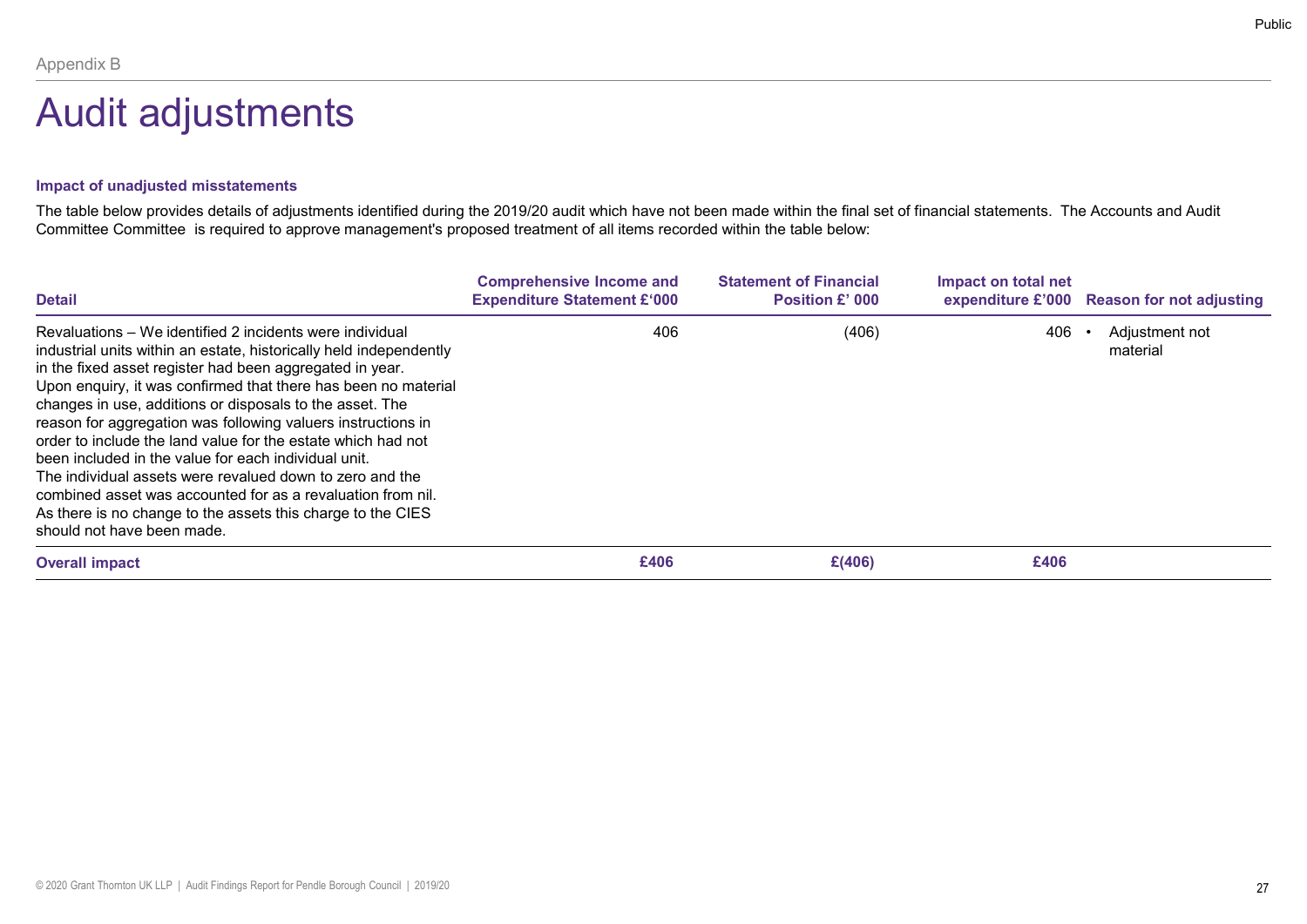# Appendix C<br>Fees Fees

| Appendix C                                                                                                                                                                                                                                                                                                                                                                                                                                                                                                                                                                                                                                                    |                     |                  |
|---------------------------------------------------------------------------------------------------------------------------------------------------------------------------------------------------------------------------------------------------------------------------------------------------------------------------------------------------------------------------------------------------------------------------------------------------------------------------------------------------------------------------------------------------------------------------------------------------------------------------------------------------------------|---------------------|------------------|
| Fees                                                                                                                                                                                                                                                                                                                                                                                                                                                                                                                                                                                                                                                          |                     |                  |
| We confirm below our final fees charged for the audit and provision of non-audit services.                                                                                                                                                                                                                                                                                                                                                                                                                                                                                                                                                                    |                     |                  |
| <b>Audit fees</b>                                                                                                                                                                                                                                                                                                                                                                                                                                                                                                                                                                                                                                             | <b>Proposed fee</b> | <b>Final fee</b> |
| <b>Council Audit</b>                                                                                                                                                                                                                                                                                                                                                                                                                                                                                                                                                                                                                                          | 38,185              | <b>TBC</b>       |
| Proposed fee variation - see below                                                                                                                                                                                                                                                                                                                                                                                                                                                                                                                                                                                                                            | 6,500               |                  |
| <b>Total audit fees (excluding VAT)</b>                                                                                                                                                                                                                                                                                                                                                                                                                                                                                                                                                                                                                       | £44,685             | <b>TBC</b>       |
| The fees in the financial statement include £4,500 in relation to the 2018/19 Audit as well as an audit rebate of £(3,780).                                                                                                                                                                                                                                                                                                                                                                                                                                                                                                                                   |                     |                  |
| The proposed indicative fee of £38,185 has been approved by PSAA. We set out in out audit plan how the Financial Reporting Council's has set its expectation of improved financial<br>reporting from organisations and the need for auditors to demonstrate increased scepticism and challenge and to undertake additional and robust testing. This coupled with the recent<br>impact of Covid 19 and the time taken in managing the audit in a more remote working environment, has clearly impacted out work and we will need to review the actual audit inputs<br>required at the conclusion of our work to assess any fee implications arising from this. |                     |                  |
| Over the past six months the current Covid-19 pandemic has had a significant impact on all of our lives, both at work and at home. The impact of Covid-19 on the audit of the financial<br>statements for 2019/20 has been multifaceted. This includes:                                                                                                                                                                                                                                                                                                                                                                                                       |                     |                  |
| Revisiting planning - we have needed to revisit our planning and refresh risk assessments, materiality and testing levels. This has resulted in the identification of a significant risk at<br>the financial statements level in respect of Covid-19 necessitating the issuing of an addendum to our original audit plan as well as additional work on areas such as going concern and<br>disclosures in accordance with IAS1 particularly in respect to material uncertainties.                                                                                                                                                                              |                     |                  |
| Management's assumptions and estimates - there is increased uncertainty over many estimates including property, pension and other investment valuations. Many of these valuations<br>are impacted by the reduction in economic activity and we are required to understand and challenge the assumptions applied by management. There are similar challenges for<br>management and ourselves on areas such as credit loss allowances and other provisions. We are discussing with management the need to include an Emphasis of Matter in the Audit<br>Report in respect of the material uncertainty on property values.                                       |                     |                  |
| Financial resilience assessment – we have been required to consider the financial resilience of audited bodies. Our experience to date indicates that Covid-19 has impacted on the<br>financial resilience of all local government bodies. This has increased the amount of work that we need to undertake on the sustainable resource deployment element of the VFM<br>criteria necessitating enhanced and more detailed reporting in our ISA260.                                                                                                                                                                                                            |                     |                  |
| Remote working across our local government audits, the most significant impact in terms of delivery has been the move to remote working. As a firm, having reflected on government<br>guidelines our audit staff were advised to work from home wherever possible. Naturally, working in a more remote environment means that discussions with officers and progress of<br>our work has taken longer than normal. These are understandable and arise from the availability of the relevant information and/or the availability of key staff (due to shielding or other                                                                                        |                     |                  |

- the financial statements level in respect of Covid-19 necessitating the issuing of an addendum to our original audit plan as well as additional work on areas such as going concern and disclosures in accordance with IAS1 particularly in respect to material uncertainties.
- management and ourselves on areas such as credit loss allowances and other provisions. We are discussing with management the need to include an Emphasis of Matter in the Audit Report in respect of the material uncertainty on property values.
- financial resilience of all local government bodies. This has increased the amount of work that we need to undertake on the sustainable resource deployment element of the VFM criteria necessitating enhanced and more detailed reporting in our ISA260.
- Remote working across our local government audits, the most significant impact in terms of delivery has been the move to remote working. As a firm, having reflected on government as audit rese (oxcidening VAT)<br>and an infrastructure from the based of a follow the second to the based of the second in the value from discussion of the product staff and the product staff and the product state of the sec our work has taken longer than normal. These are understandable and arise from the availability of the relevant information and/or the availability of key staff (due to shielding or other is electron international covid-19 relations and the standary of the standary in many instances in the demoting the demoting the demoting of the demoting of the demoting of the content of the demoting form of the demoting Teams or phone is more time-consuming.

We have been discussing this issue with PSAA over the last few months and note these issues are similar to those experienced in the commercial sector and NHS. In both sectors there has been a recognition that audits will take longer with commercial audit deadlines being extended by 4 months and NHS deadline by a month. The FRC has also issued quidance to companies and auditors setting out its expectation that audit standards remain high and of additional work needed across all audits. The link attached https://www.frc.org.uk/covid-19 guidance-and-advice (see guidance for auditors) sets out the expectations of the FRC.

© 2020 Grant Thornton UK LLP | Audit Findings Report for Pendle Borough Council | 2019/20 Please note that these proposed additional fees are subject to approval by PSAA in line with the Terms of Appointment.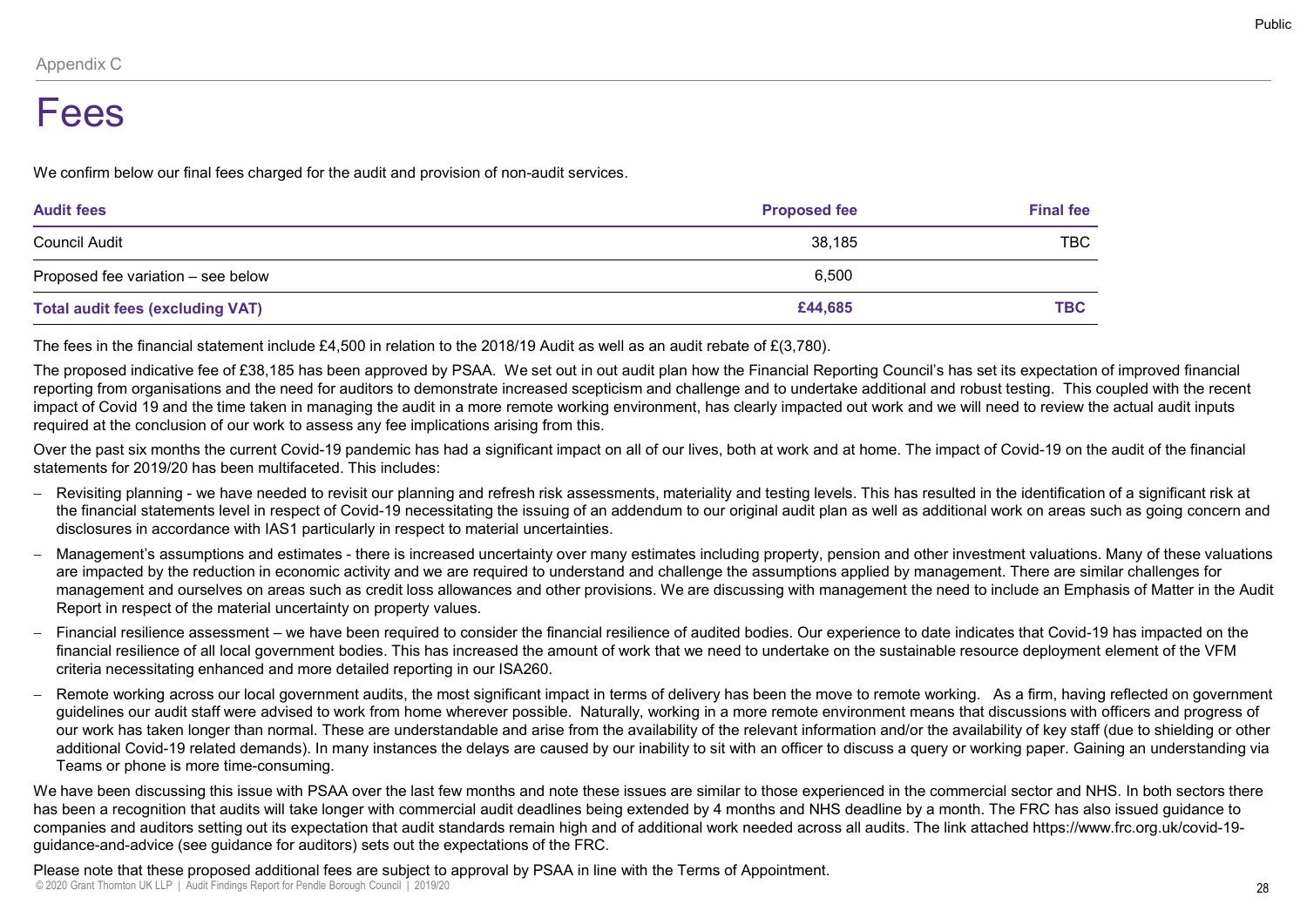|                                                 |                     |                  | Public |
|-------------------------------------------------|---------------------|------------------|--------|
|                                                 |                     |                  |        |
| Appendix C<br>Non-audit fees for other services | <b>Proposed fee</b> | <b>Final fee</b> |        |
| Audit Related Services HBAP claim               | 11,000              | TBC              |        |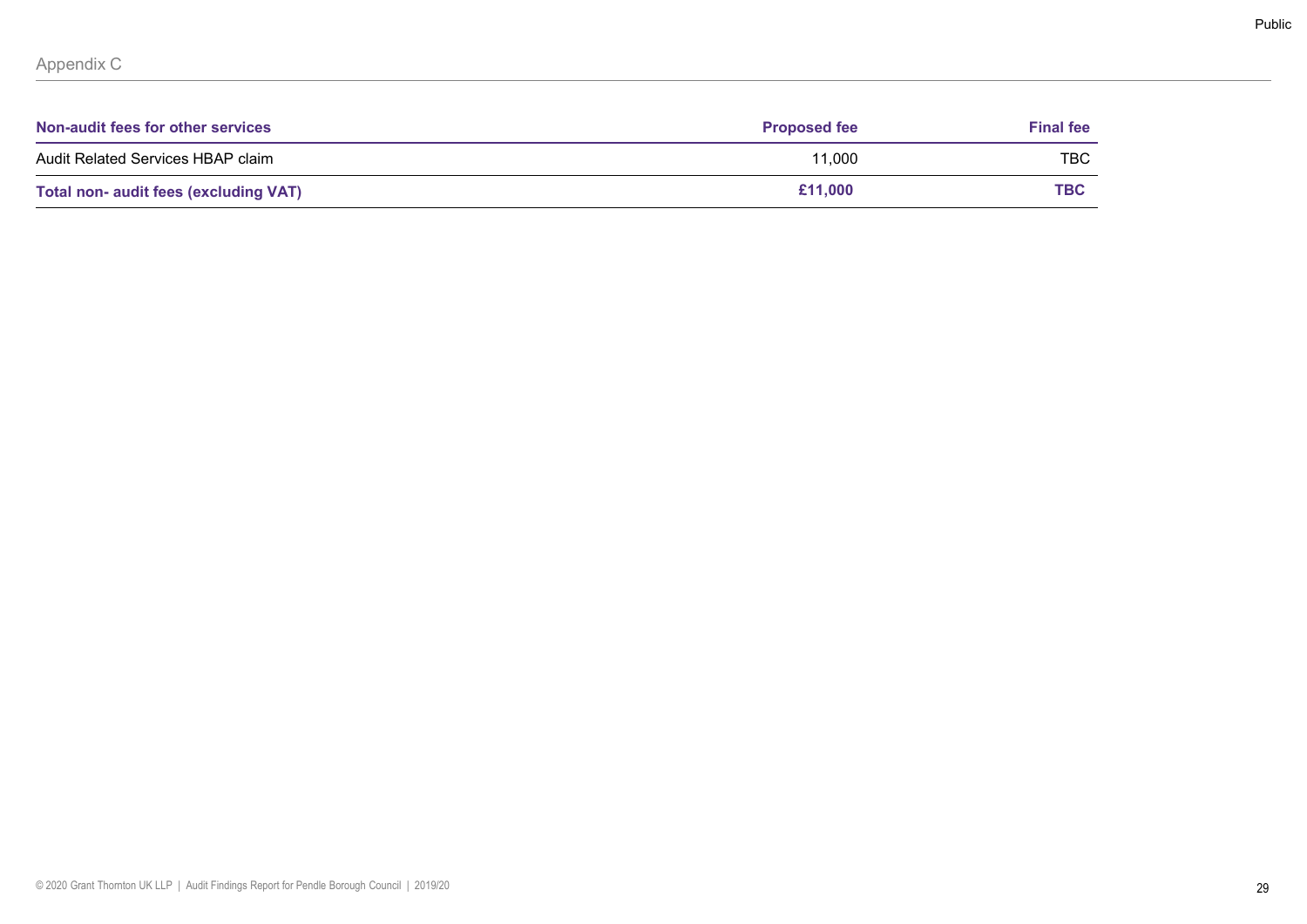We anticipate we will provide the Council with an unmodified audit report

# Independent auditor's report to the members of Pendle Borough Council

# Report on the Audit of the Financial Statements

### Opinion

We have audited the financial statements of Pendle Borough Council (the 'Authority') for the year ended 31 March 2020 which comprise the Movement in Reserves Statement, the Comprehensive Income and Expenditure Statement, the Balance Sheet, the Cash Flow Statement, the Collection Fund Statement and notes to the financial statements, including a summary of significant accounting policies. The notes to the financial statements include the Statement of Accounting Policies, Notes to the Core Statements, Critical Judgements in Applying Accounting, Expenditure and Funding Analysis, and Notes to the Collection Fund Statement. The financial reporting framework that has been applied in their preparation is applicable law and the CIPFA/LASAAC code of practice on local authority accounting in the United Kingdom 2019/20.

In our opinion, the financial statements:

- give a true and fair view of the financial position of the Authority as at 31 March 2020 and of its expenditure and income for the year then ended;
- have been properly prepared in accordance with the CIPFA/LASAAC code of practice on local authority accounting in the United Kingdom 2019/20; and
- have been prepared in accordance with the requirements of the Local Audit and Accountability Act 2014.

### Basis for opinion

We conducted our audit in accordance with International Standards on Auditing (UK) (ISAs (UK)) and applicable law. Our responsibilities under those standards are further described in the 'Auditor's responsibilities for the audit of the financial statements' section of our report. We are independent of the Authority in accordance with the ethical requirements that are relevant to our audit of the financial statements in the UK, including the FRC's Ethical Standard, and we have fulfilled our other ethical responsibilities in accordance with these requirements. We believe that the audit evidence we have obtained is sufficient and appropriate to provide a basis for our opinion.

### The impact of macro-economic uncertainties on our audit

Our audit of the financial statements requires us to obtain an understanding of all relevant uncertainties, including those arising as a consequence of the effects of macro-economic uncertainties such as Covid-19 and Brexit. All audits assess and challenge the reasonableness of estimates made by the Chief Executive and the related disclosures and the appropriateness of the going concern basis of preparation of the financial statements. All of these depend on assessments of the future economic environment and the Authority's future operational arrangements.

Covid-19 and Brexit are amongst the most significant economic events currently faced by the UK, and at the date of this report their effects are subject to unprecedented levels of uncertainty, with the full range of possible outcomes and their impacts unknown. We applied a standardised firmwide approach in response to these uncertainties when assessing the Authority's future operational arrangements. However, no audit should be expected to predict the unknowable factors or all possible future implications for an authority associated with these particular events.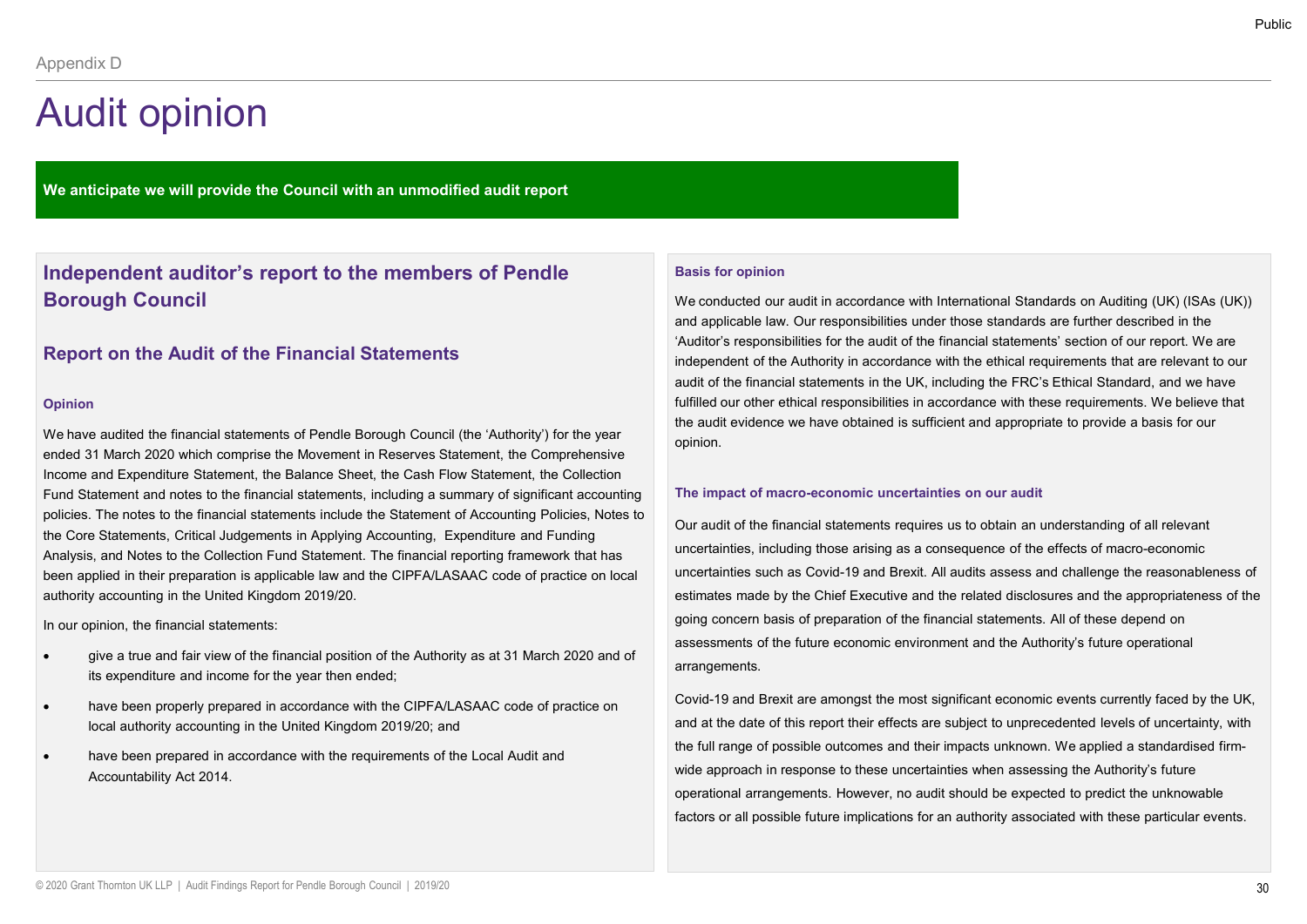## Conclusions relating to going concern

We have nothing to report in respect of the following matters in relation to which the ISAs (UK) require us to report to you where:

- financial statements is not appropriate; or
- $\begin{minipage}{0.9\textwidth} \begin{tabular}{|c|c|} \multicolumn{2}{c}{\textbf{1}} & \multicolumn{2}{c}{\textbf{1}} & \multicolumn{2}{c}{\textbf{1}} & \multicolumn{2}{c}{\textbf{1}} & \multicolumn{2}{c}{\textbf{1}} & \multicolumn{2}{c}{\textbf{1}} & \multicolumn{2}{c}{\textbf{1}} & \multicolumn{2}{c}{\textbf{1}} & \multicolumn{2}{c}{\textbf{1}} & \multicolumn{2}{c}{\textbf{1}} & \multicolumn{2}{c}{\textbf{1}} & \multicolumn{2}{c}{\textbf{1}} & \mult$  $\begin{minipage}[t]{0.1\textwidth}\begin{itemize} \textbf{Appendix D} \end{itemize} \end{minipage} \begin{minipage}[t]{0.1\textwidth}\begin{itemize} \textbf{Conclusions relating to going concern} \\ \textbf{New halve nothing to report in respect of the following matters in relation to which the ISAs (UK)} \\ \textbf{He Chief Executive's use of the going concern basis of accounting in the preparation of the financial statements is not appropriate; or the Chief Executive has not disclosed in the financial statements and may identified material any form of a underialities that may identify a bitly to continue to adopt the going concern basis of accounting for a period of at least twelve months from the date when the financial statements are authorized for issue. \end{itemize} \end{minipage} \begin{minipage}[t]{0.1\textwidth}\begin{item$ uncertainties that may cast significant doubt about the Authority's ability to continue to adopt the going concern basis of accounting for a period of at least twelve months from the date when the financial statements are authorised for issue.

In our evaluation of the Chief Executive's conclusions, and in accordance with the expectation set out within the CIPFA/LASAAC code of practice on local authority accounting in the United Kingdom 2019/20 that the Authority's financial statements shall be prepared on a going concern basis, we considered the risks associated with the Authority's operating activities, including effects arising from macro-economic uncertainties such as Covid-19 and Brexit. We analysed how those risks might affect the Authority's financial resources or ability to continue operations over the period of at least twelve months from the date when the financial statements are authorised for issue. In accordance with the above, we have nothing to report in these respects. FRET Executive has not disclosed in the financial statements any identified material<br>
uncertainties hat may cast significant doubt about the Authority a bitling to adopt<br>
the pinancial statements are authorised for issue.<br>

However, as we cannot predict all future events or conditions and as subsequent events may result in outcomes that are inconsistent with judgements that were reasonable at the time they were made, the absence of reference to a material uncertainty in this auditor's report is not a guarantee that the Authority will continue in operation.

# investments

We draw attention to Note 3 of the financial statements, which describes the effects of the Covid-19 pandemic on the valuation of the Authority's land and buildings and the Authority's share of the pension fund's property investments as at 31 March 2020. As, disclosed in note 3 to the financial statements, the outbreak of Covid-19 has impacted global financial markets and market activity has been impacted. A material valuation uncertainty was therefore disclosed in both the Authority's property valuer's report and the pension fund's property valuation reports. Our opinion is not modified in respect of this matter.

## Other information

The Chief Executive is responsible for the other information. The other information comprises the information included in the Statement of Accounts, other than the financial statements and, our auditor's report thereon. Our opinion on the financial statements does not cover the other information and, except to the extent otherwise explicitly stated in our report, we do not express any form of assurance conclusion thereon.

In connection with our audit of the financial statements, our responsibility is to read the other information and, in doing so, consider whether the other information is materially inconsistent with the financial statements or our knowledge of the Authority obtained in the audit or otherwise appears to be materially misstated. If we identify such material inconsistencies or apparent material misstatements, we are required to determine whether there is a material misstatement in the financial statements or a material misstatement of the other information. If, based on the work we have performed, we conclude that there is a material misstatement of this other information, we are required to report that fact.

We have nothing to report in this regard.

# Other information we are required to report on by exception under the Code of Audit **Practice**

Under the Code of Audit Practice published by the National Audit Office on behalf of the Comptroller and Auditor General (the Code of Audit Practice) we are required to consider whether the Annual Governance Statement does not comply with the 'delivering good governance in Local Government Framework 2016 Edition' published by CIPFA and SOLACE or is misleading or inconsistent with the information of which we are aware from our audit. We are not required to consider whether the Annual Governance Statement addresses all risks and controls or that risks are satisfactorily addressed by internal controls.

We have nothing to report in this regard.

### Opinion on other matter required by the Code of Audit Practice

In our opinion, based on the work undertaken in the course of the audit of the financial statements and our knowledge of the Authority gained through our work in relation to the Authority's arrangements for securing economy, efficiency and effectiveness in its use of resources, the other information published together with the financial statements in the Statement of Accounts, for the financial year for which the financial statements are prepared is consistent with the financial statements.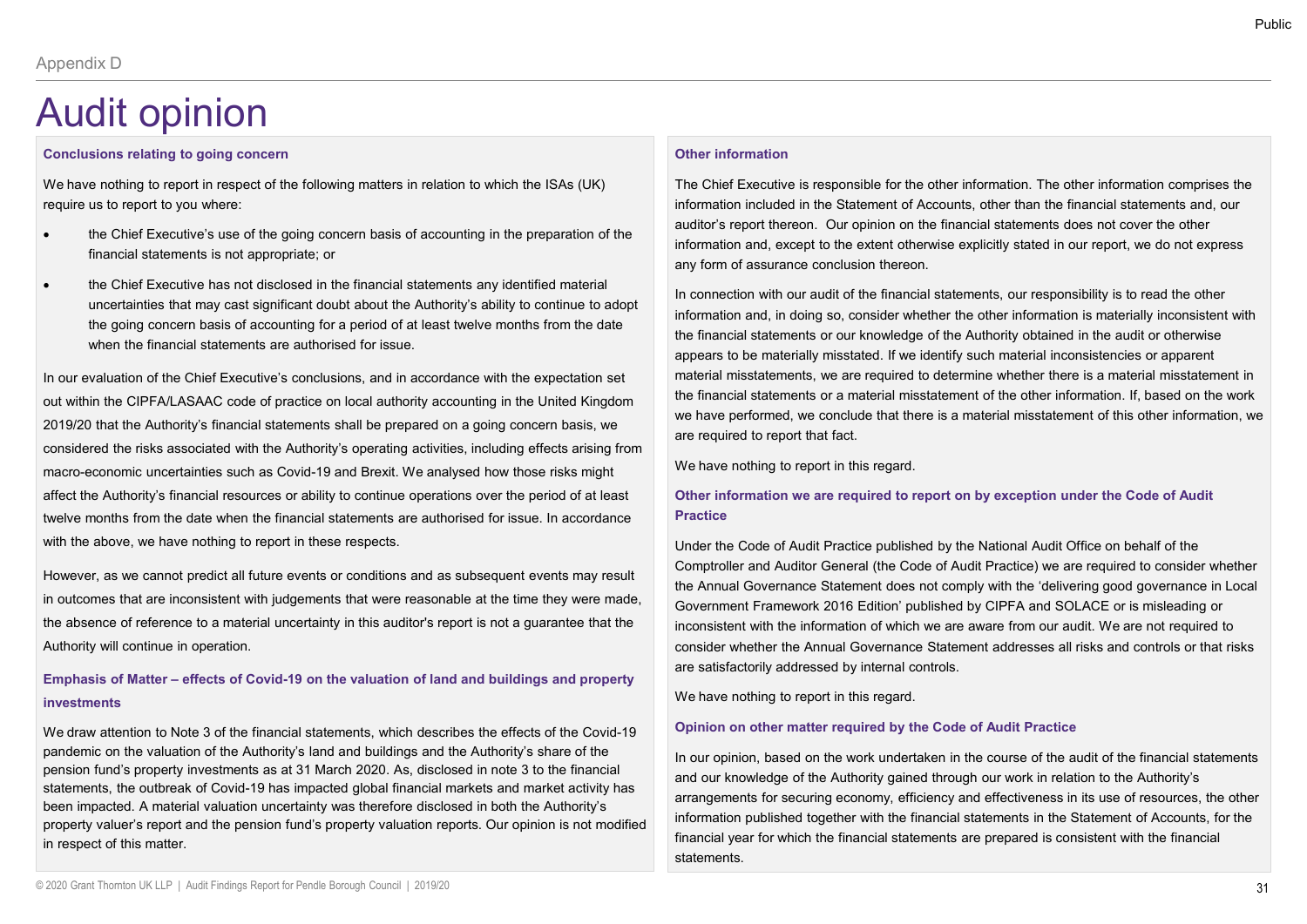### Matters on which we are required to report by exception

Under the Code of Audit Practice, we are required to report to you if:

- we issue a report in the public interest under section 24 of the Local Audit and Accountability Act 2014 in the course of, or at the conclusion of the audit; or
- we make a written recommendation to the Authority under section 24 of the Local Audit and Accountability Act 2014 in the course of, or at the conclusion of the audit; or
- we make an application to the court for a declaration that an item of account is contrary to law under Section 28 of the Local Audit and Accountability Act 2014 in the course of, or at the conclusion of the audit; or;
- we issue an advisory notice under Section 29 of the Local Audit and Accountability Act 2014 in the course of, or at the conclusion of the audit; or
- we make an application for judicial review under Section 31 of the Local Audit and Accountability Act 2014, in the course of, or at the conclusion of the audit.

We have nothing to report in respect of the above matters.

# Responsibilities of the Authority, the Chief Executive and Those Charged with Governance for the financial statements

As explained more fully in the Statement of Responsibilities for the Statement of Accounts set out on page 43, the Authority is required to make arrangements for the proper administration of its financial Comptroller and Auditor General in April 2020, we are satisfied that the Authority put in place affairs and to secure that one of its officers has the responsibility for the administration of those affairs. In this authority, that officer is the Chief Executive. The Chief Executive is responsible for the preparation of the Statement of Accounts, which includes the financial statements, in accordance with proper practices as set out in the CIPFA/LASAAC code of practice on local authority accounting in the United Kingdom 2019/20, for being satisfied that they give a true and fair view, and for such internal control as the court for a declaration that an item of account is contrary to<br>
internal control as of the Local Audit and Accountability Act 2014 in the control control control control as the financial of the audi statements that are free from material misstatement, whether due to fraud or error. the conclusion of the audit, or<br>
we have an andvisory notice audit of the Local Audi and Accountability Act 2014 A further description forms responsible for the statements<br>
in the course of, or at the conclusion of the au

ability to continue as a going concern, disclosing, as applicable, matters related to going concern and using the going concern basis of accounting unless there is an intention by government that the services provided by the Authority will no longer be provided.

The Accounts and Audit Committee is Those Charged with Governance. Those charged with governance are responsible for overseeing the Authority's financial reporting process.

### Auditor's responsibilities for the audit of the financial statements

Our objectives are to obtain reasonable assurance about whether the financial statements as a whole are free from material misstatement, whether due to fraud or error, and to issue an auditor's report that includes our opinion. Reasonable assurance is a high level of assurance, but is not a guarantee that an audit conducted in accordance with ISAs (UK) will always detect a material misstatement when it exists. Misstatements can arise from fraud or error and are considered material if, individually or in the aggregate, they could reasonably be expected to influence the economic decisions of users taken on the basis of these financial statements. The Accounts and Audit Committee is Those Charged with Governance. Those charged with governance are responsible for overseeing the Authority's financial reporting process.<br>Auditor's responsibilities for the audit of the f Auditor's responsibilities for the audit of the financial statements<br>Our objectives are to obtain reasonable assurance about whether the financial statements as a<br>proble are free from material misstatement, whether due to

A further description of our responsibilities for the audit of the financial statements is located on the Financial Reporting Council's website at: www.frc.org.uk/auditorsresponsibilities. This description forms part of our auditor's report.

# the Authority's arrangements for securing economy, efficiency and effectiveness in its use of resources

### Conclusion

On the basis of our work, having regard to the guidance on the specified criterion issued by the proper arrangements for securing economy, efficiency and effectiveness in its use of resources for the year ended 31 March 2020.

### Responsibilities of the Authority

The Authority is responsible for putting in place proper arrangements for securing economy, efficiency and effectiveness in its use of resources, to ensure proper stewardship and governance, and to review regularly the adequacy and effectiveness of these arrangements.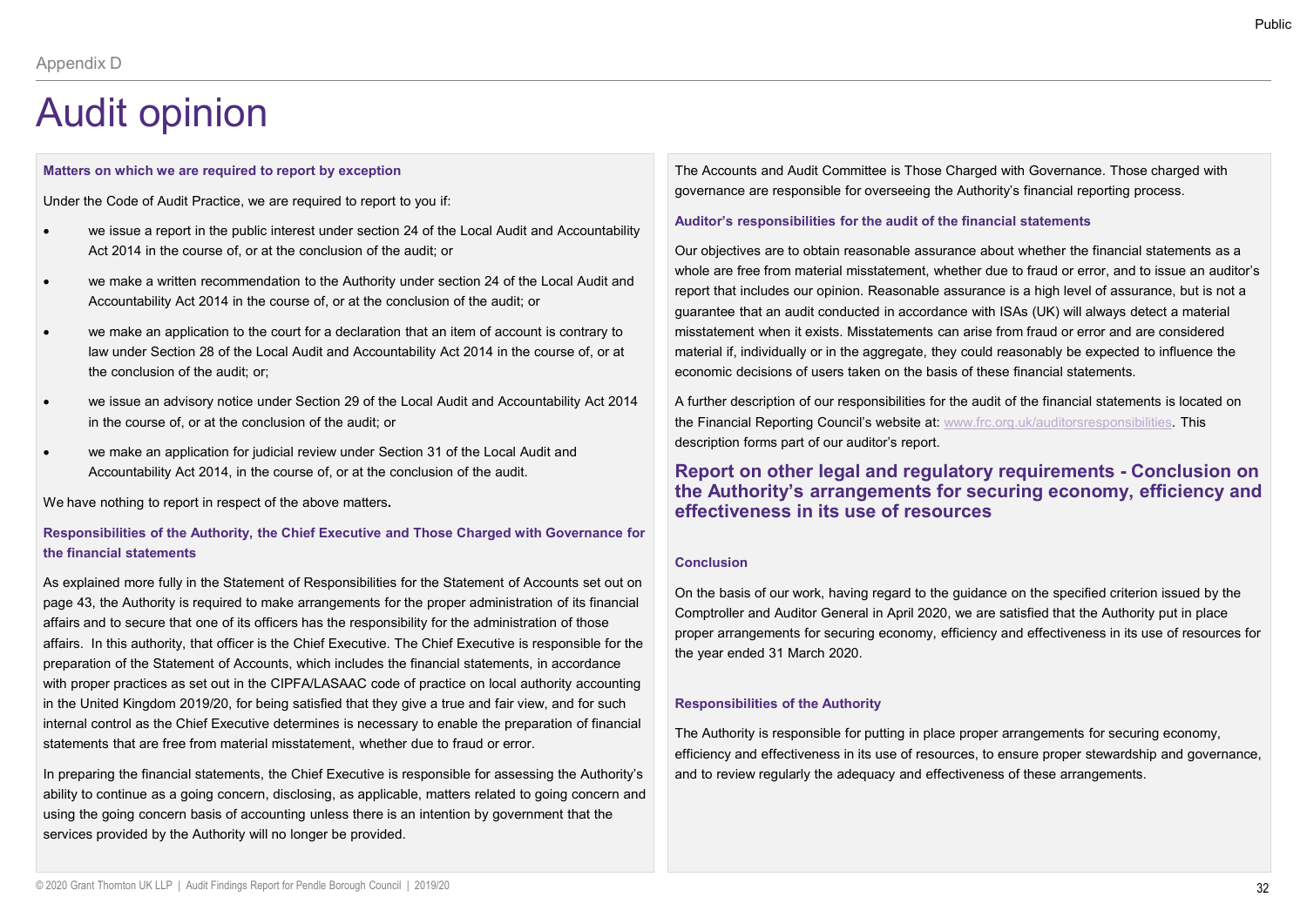# Auditor's responsibilities for the review of the Authority's arrangements for securing economy, efficiency and effectiveness in its use of resources

We are required under Section 20(1)(c) of the Local Audit and Accountability Act 2014 to be satisfied that the Authority has made proper arrangements for securing economy, efficiency and effectiveness in its use of resources. We are not required to consider, nor have we considered, whether all aspects of the Authority's arrangements for securing economy, efficiency and effectiveness in its use of resources are operating effectively.

We have undertaken our review in accordance with the Code of Audit Practice, having regard to the guidance on the specified criterion issued by the Comptroller and Auditor General in April 2020, as to whether in all significant respects the Authority had proper arrangements to ensure it took properly informed decisions and deployed resources to achieve planned and sustainable outcomes for taxpayers and local people. The Comptroller and Auditor General determined this criterion as that necessary for us to consider under the Code of Audit Practice in satisfying ourselves whether the Authority put in place proper arrangements for securing economy, efficiency and effectiveness in its use of resources for the year ended 31 March 2020. We are required under Section 20(1)(c) of the Local Audit and Accountability Act 2014 to be sells find the Audit and Accountability and the Deciral and the Multion Multion and different and the forecast proportions in the

We planned our work in accordance with the Code of Audit Practice. Based on our risk assessment, we undertook such work as we considered necessary to be satisfied that the Authority has put in place proper arrangements for securing economy, efficiency and effectiveness in its use of resources.

# certification of completion of the audit

We cannot formally conclude the audit and issue an audit certificate in accordance with the requirements of the Local Audit and Accountability Act 2014 and the Code of Audit Practice until we have completed the work necessary to issue our Whole of Government Accounts (WGA) Component Assurance statement for the Authority for the year ended 31 March 2020. We are satisfied that this work does not have a material effect on the financial statements or on our conclusion on the Authority's arrangements for securing economy, efficiency and effectiveness in its use of resources for the year ended 31 March 2020.

## Use of our report

This report is made solely to the members of the Authority, as a body, in accordance with Part 5 of the Local Audit and Accountability Act 2014 and as set out in paragraph 43 of the Statement of Responsibilities of Auditors and Audited Bodies published by Public Sector Audit Appointments Limited. Our audit work has been undertaken so that we might state to the Authority's members those matters we are required to state to them in an auditor's report and for no other purpose. To the fullest extent permitted by law, we do not accept or assume responsibility to anyone other than the Authority and the Authority's members as a body, for our audit work, for this report, or for the opinions we have formed. the Local Audit and Accountability Act 2014 and as set out in paragraph 43 of the Statement<br>Responsibilities of Auditors and Audited Bodies published by Public Sector Audit Appointmed. Our audit work has been undertaken so

### [Signature]

Julie Masci, Key Audit Partner for and on behalf of Grant Thornton UK LLP, Local Auditor

### Bristol

Public